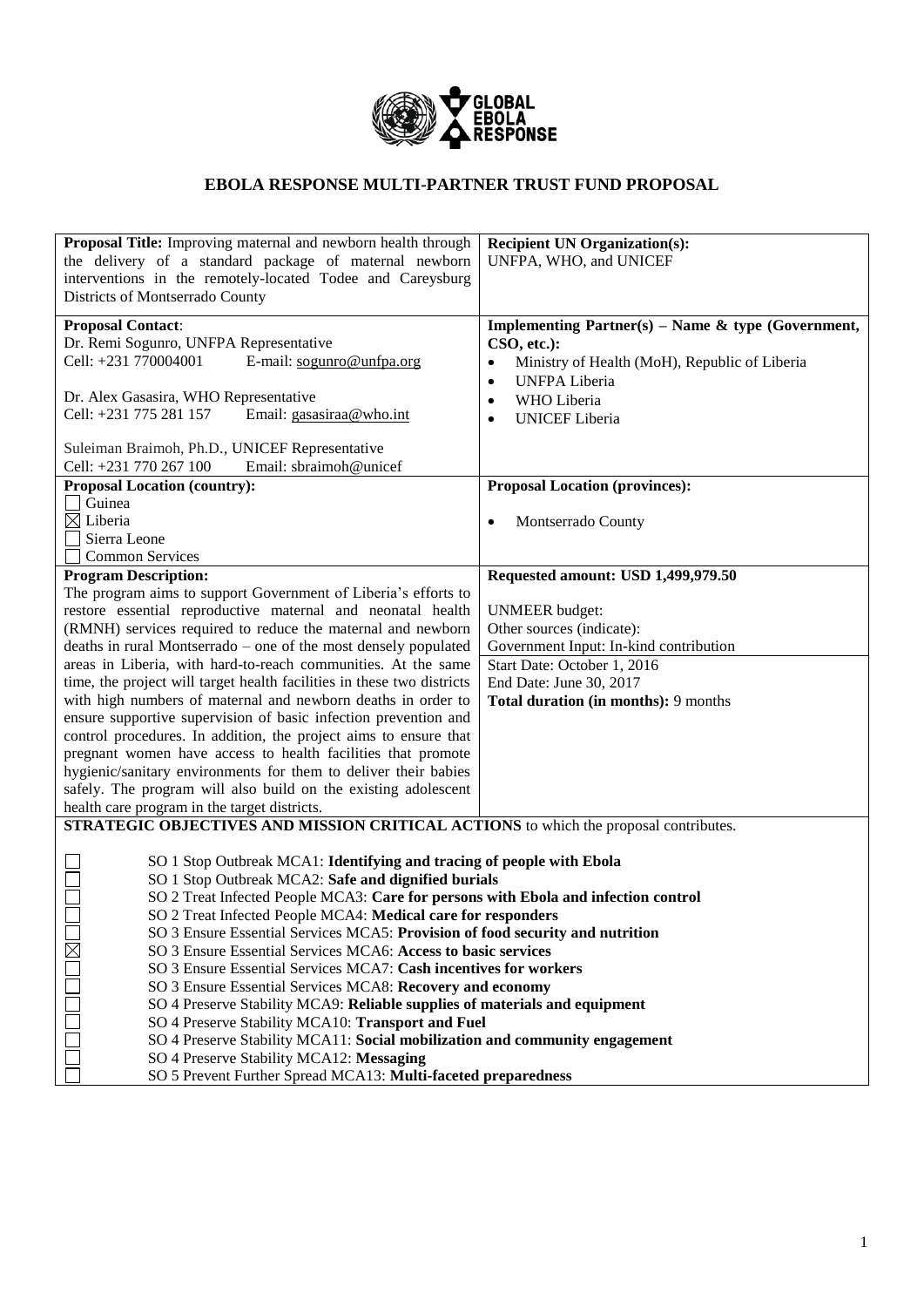| Recipient UN Organization( $s$ ) <sup>1</sup>           |            |              |  |  |  |
|---------------------------------------------------------|------------|--------------|--|--|--|
| Dr. Remi Sogunro<br><b>UNFPA Representative</b>         | Signature: | Date & Seal: |  |  |  |
| Suleiman Braimoh, Ph.D.<br><b>UNICEF</b> Representative | Signature: | Date & Seal: |  |  |  |
| Dr. Alex Gasasira<br><b>WHO</b> Representative          | Signature: | Date & Seal  |  |  |  |
| <b>Special Envoy for Ebola</b>                          |            |              |  |  |  |
| Dr. David Nabarro<br>Date & Seal:<br>Signature:         |            |              |  |  |  |

<sup>&</sup>lt;sup>1</sup> If there is more than one RUNO in this program, additional signature boxes should be included so that there is one for every RUNO.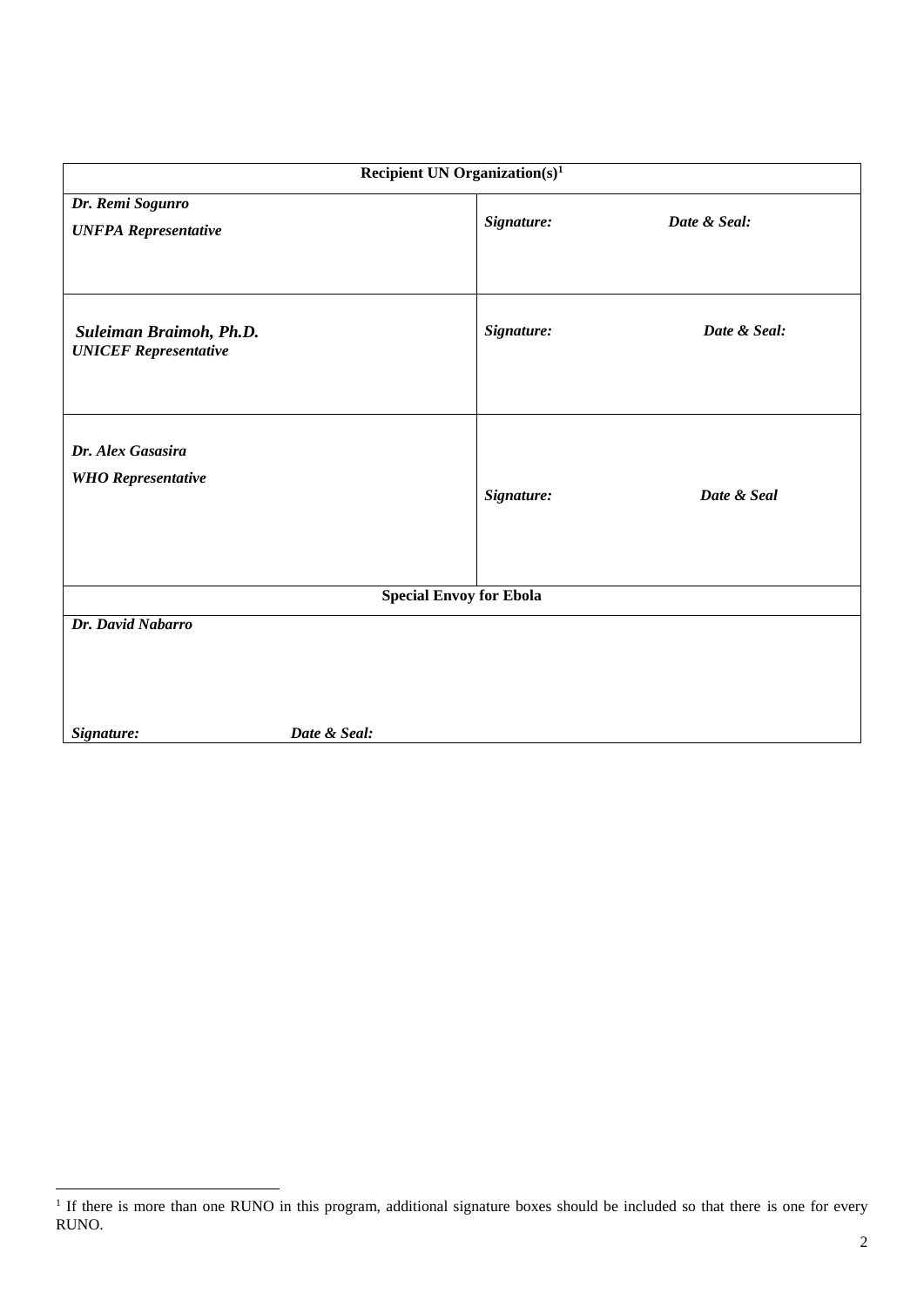#### **LIST OF ABBREVIATIONS AND ACRONYMS**

| <b>ANC</b>     | <b>Antenatal Care</b>                                        |
|----------------|--------------------------------------------------------------|
| <b>BCC</b>     | <b>Behavior Change Communication</b>                         |
| <b>BEmONC</b>  | Basic Emergency Obstetric and Newborn Care                   |
| <b>CEmONC</b>  | Comprehensive Emergency Obstetric and Newborn Care           |
| <b>CHC</b>     | <b>Community Health Committee</b>                            |
| <b>CHDC</b>    | <b>Community Health and Development Committee</b>            |
| <b>CHT</b>     | <b>County Health Team</b>                                    |
| <b>CHV</b>     | <b>Community Health Volunteer</b>                            |
| <b>EmONC</b>   | <b>Emergency Obstetric and Newborn Care</b>                  |
| <b>EPHS</b>    | <b>Essential Package of Health Services</b>                  |
| <b>EVD</b>     | Ebola Virus Disease                                          |
| <b>GPRHCS</b>  | Global Program for Reproductive Health Commodities           |
| H <sub>6</sub> | UN agencies partnership for maternal, newborn & child health |
| <b>HMIS</b>    | <b>Health Information Management System</b>                  |
| <b>ICM</b>     | International confederation of Midwifery                     |
| <b>IDSR</b>    | Integrated Disease Surveillance and Response                 |
| <b>IEC</b>     | <b>Information Education and Commination</b>                 |
| <b>IPC</b>     | <b>Infection Prevention and Control</b>                      |
| <b>LDHS</b>    | Liberia Demographic Health Survey                            |
| <b>LIBR</b>    | Liberia Biomedical Research Institute                        |
| <b>MCA</b>     | <b>Mission Critical Actions</b>                              |
| <b>MDSR</b>    | Maternal Death Surveillance and Response                     |
| <b>MMR</b>     | <b>Maternal Mortality Rate</b>                               |
| <b>MNDSR</b>   | Maternal Newborn Death Surveillance and Response             |
| MoH            | Ministry of Health                                           |
| <b>MPTF</b>    | Multi-purpose Trust Fund                                     |
| <b>NGO</b>     | Non-Governmental Organization                                |
| <b>NOB</b>     | National Officer category B                                  |
| <b>OR</b>      | <b>Operation Room</b>                                        |
| <b>PSC</b>     | <b>Program Steering Committee</b>                            |
| <b>RMNCAH</b>  | Reproductive Maternal Newborn Child Adolescent Health        |
| <b>SBCC</b>    | Social Behavior Change using Communication                   |
| <b>SCMU</b>    | Supply Chain Management Unit                                 |
| Sida           | Swedish International Development Agency                     |
| <b>SOP</b>     | <b>Standard Operating Procedure</b>                          |
| <b>TTMs</b>    | <b>Trained Traditional Midwives</b>                          |
| <b>UN</b>      | <b>United Nations</b>                                        |
| <b>UNFPA</b>   | <b>United Nations Population Fund</b>                        |
| <b>UNICEF</b>  | <b>United Nations Children Fund</b>                          |
| <b>UNMEER</b>  | United Nations Mission Ebola Emergency Response              |
| <b>WASH</b>    | Water Sanitation and Hygiene                                 |
| <b>WHO</b>     | World Health Organization                                    |
| WinHF          | <b>WASH</b> in Health Facilities                             |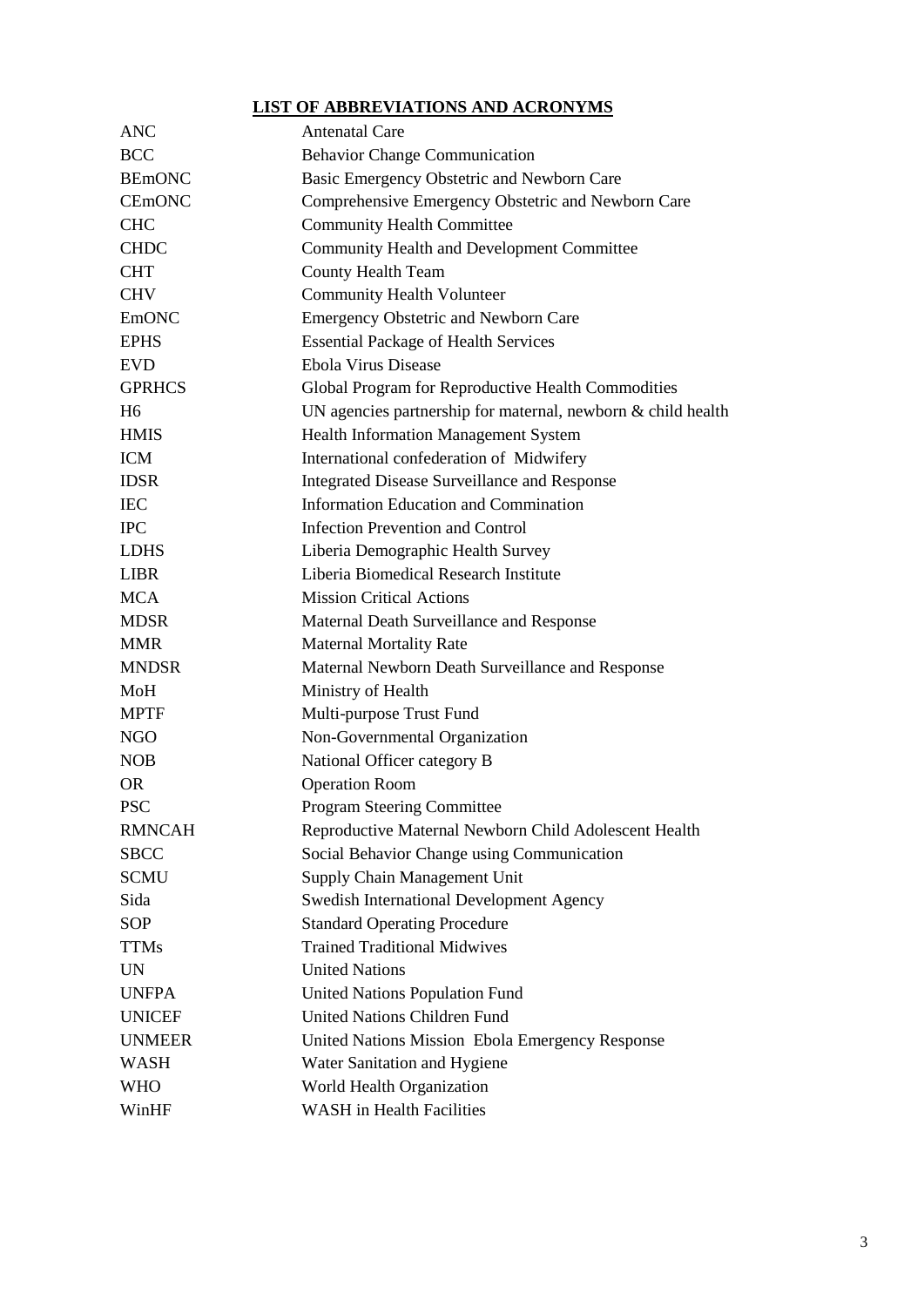#### **NARRATIVE**

#### **a) Rationale for this program**

Liberia had gradually made progress toward the improvement of socioeconomic services for its people, including the delivery of quality health care services. Although the health system still remained fragile and was struggling to meet the health care needs of the population, the country had made some significant gains following years of conflict. These gradual improvements to health care delivery was evidenced by significant improvements in the reduction of child mortality and increased number of health facilities from 550 (2010) to 657 (2014) across the country (MoH Annual Report, 2014) More people were able to access health care facilities resulting in increased utilization of health care services over the years during the period 2005-2013. Despite these gains in the overall performance of the health sector performance, the Ministry of Health has continued to strive for the improvement of maternal newborn health care in an effort reduce the high maternal and newborn mortality rates in the country. Additionally, the Ebola Virus Disease (EVD) outbreak and subsequent flare-ups over the past two years had a devastating impact on the existing fragile health care system. The poorly equipped health system which bears the largest disease burden was unable to adequately respond to the EVD epidemic and maternal child health care services. Prior to the EVD outbreak, the maternal mortality ratio of Liberia stood at 770 to 1072 deaths per 100,000 live births, one of the worse in Sub-Saharan Africa. As the country continues to strengthen its health care system during the post EVD recovery phase, restoring and strengthening maternal and newborn service delivery has become a priority now more than ever. With the Ministry of Health having declared maternal and newborn deaths a public health emergency last week, donor agencies and international partners are committed to join their efforts to address the root causes and strengthen the response.

#### *Maternal and Newborn Indicators at a glance in Liberia*

Maternal and child health care is the largest component of Liberia's health care system as is the case in most countries in Sub-Saharan Africa. The Maternal Mortality Ratio (MMR) is at 1,072 per 100,000 live births. Emergency obstetric and newborn care services in Liberia are unacceptably limited. And the number of skilled birth attendants as per the requirements of the Essential Package of Health Services (EPHS) continues to be inadequate to respond to the caseloads. The shortage of skilled manpower has a dire impact on the ability of a health facility to delivery emergency maternal and newborn care services. Newborn deaths are estimated to be four times higher than maternal deaths as 54 newborns die for every 1,000 live births. Skilled postnatal attendance for mothers as reported in the 2013 Liberia Demographic Health Survey is considerably very low. Although 71 per cent of mothers receive postnatal care, only half of the care is provided by skilled birth attendants. The situation is even worse for the newborn, where only 35 per cent are seen after birth and only 30 per cent are attended by skilled birth attendants. Four out of ten women in Liberia are unable to access health care services due to the long distances from health care facilities.

In view of the high adolescent pregnancy rate (149/1,000 live births), high maternal mortality ratio, coupled with a high unmet need for family planning, the seemingly increasing modern contraceptive prevalence rate of 19 per cent (2013 LDHS) is perhaps too small to have a greater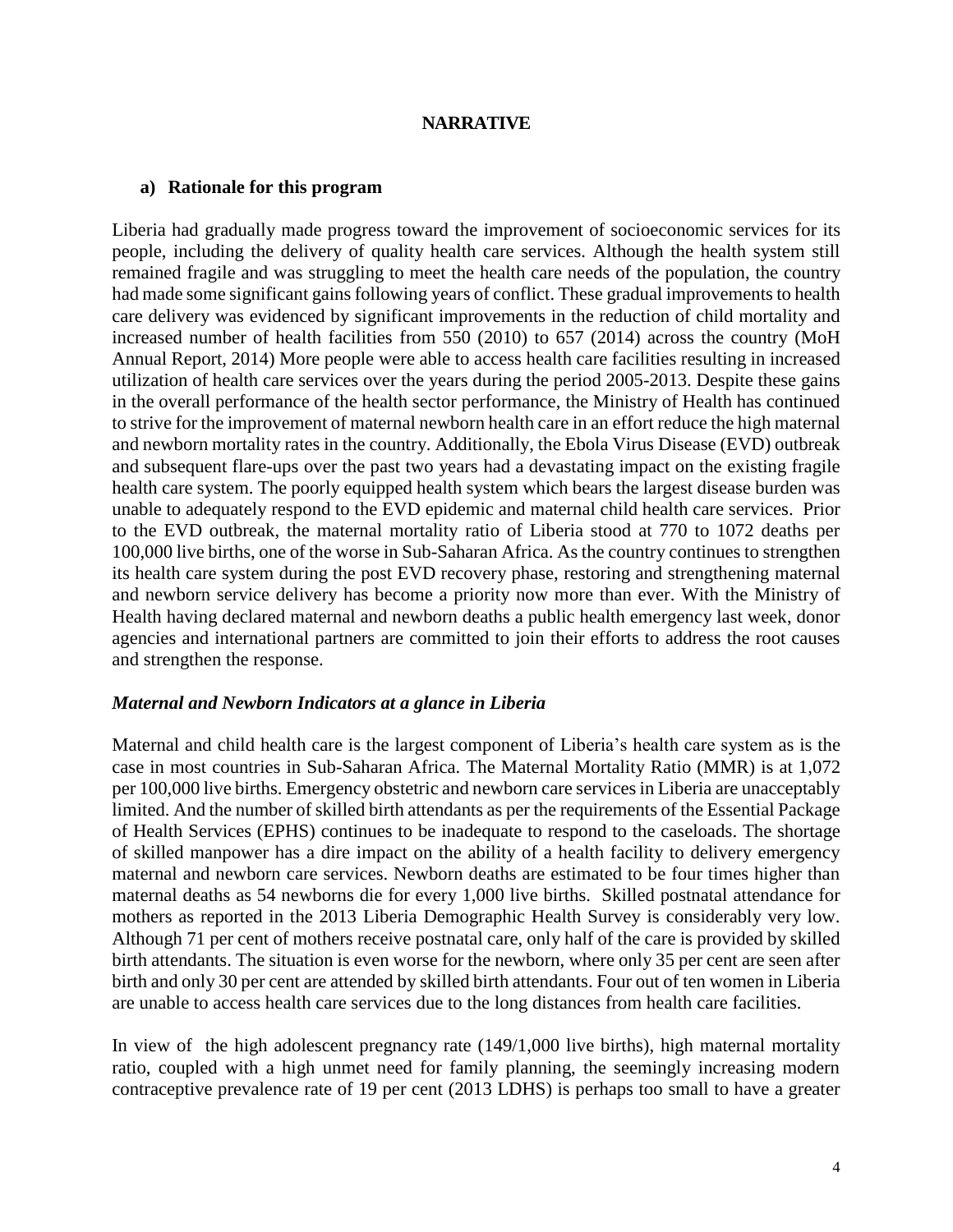impact on the reduction of maternal mortality ratio. The need to increase access to family planning through community based outlets is a perfect opportunity in the context of Government of Liberia's new community health workforce program.

In addition to the limited availability of skilled human resources, other components including inadequate infrastructural facilities, equipment and supplies, non-availability of power and water supplies, inadequate hygiene and sanitation have adversely impacted the function of the facilities and quality of services.

From a recent WASH in Health Facility Assessment (MoH, 2014-15), 13 per cent of all facilities did not have access to safe water, 43 per cent had no functional incinerators and operation/maintenance of established WASH systems in health facilities remains a major challenge. It is instructive to note that notwithstanding the presented data, when functionality, reliability and adherence/compliance to minimum MoH/WHO guidelines/standards of established WASH systems in health facilities are further interrogated, then this data is likely to change negatively.

## *Montserrado County*

Montserrado is located in the southwestern corner of Liberia and is the most populated county. It has an estimated total population of 1,320,508 people. This County contains four statutory districts namely Careysburg, Todee, Greater Monrovia and St. Paul.

During the recent EVD outbreak, the county was the worst affected amongst the six highest hit counties in the country. Hosting almost half of the country's population, the county has approximately 240 health facilities of which only 17 per cent  $(40)^2$  are public health facilities. The 2013 LDHS records show that these few public health facilities in Montserrado County bear the highest burden of the health care delivery needs of the population. More than 60 per cent of the population rely on these few generally ill equipped health facilities for health care.

The county has a mixed geographic setting with most of the county being mostly rural with densely populated communities situated in urban, and peri-urban settings. Geographic access to many parts of rural Montserrado can be as difficult as reaching the remote communities in the hinterlands of Liberia. Poor road conditions, few number of health facilities located in remote areas, weak community health programs, limited access to ambulances, and weak referral systems make access to and availability of quality, affordable health care services major challenges for the population, particularly pregnant women.

As part of the Government of Liberia's early recovery plan, efforts are being made to build resilient health systems in order to withstand future health emergencies outbreaks. For example, in case of Infection Prevention and Control (IPC), most of the facilities across the county do not have individual budgets allocated for IPC activities. Although IPC is said to be an integral part of all health facilities, most facilities do not benefit from even basic IPC measures due to lack of supportive supervision.

 $\overline{\phantom{a}}$ <sup>2</sup> MoH 2014 list of health facilities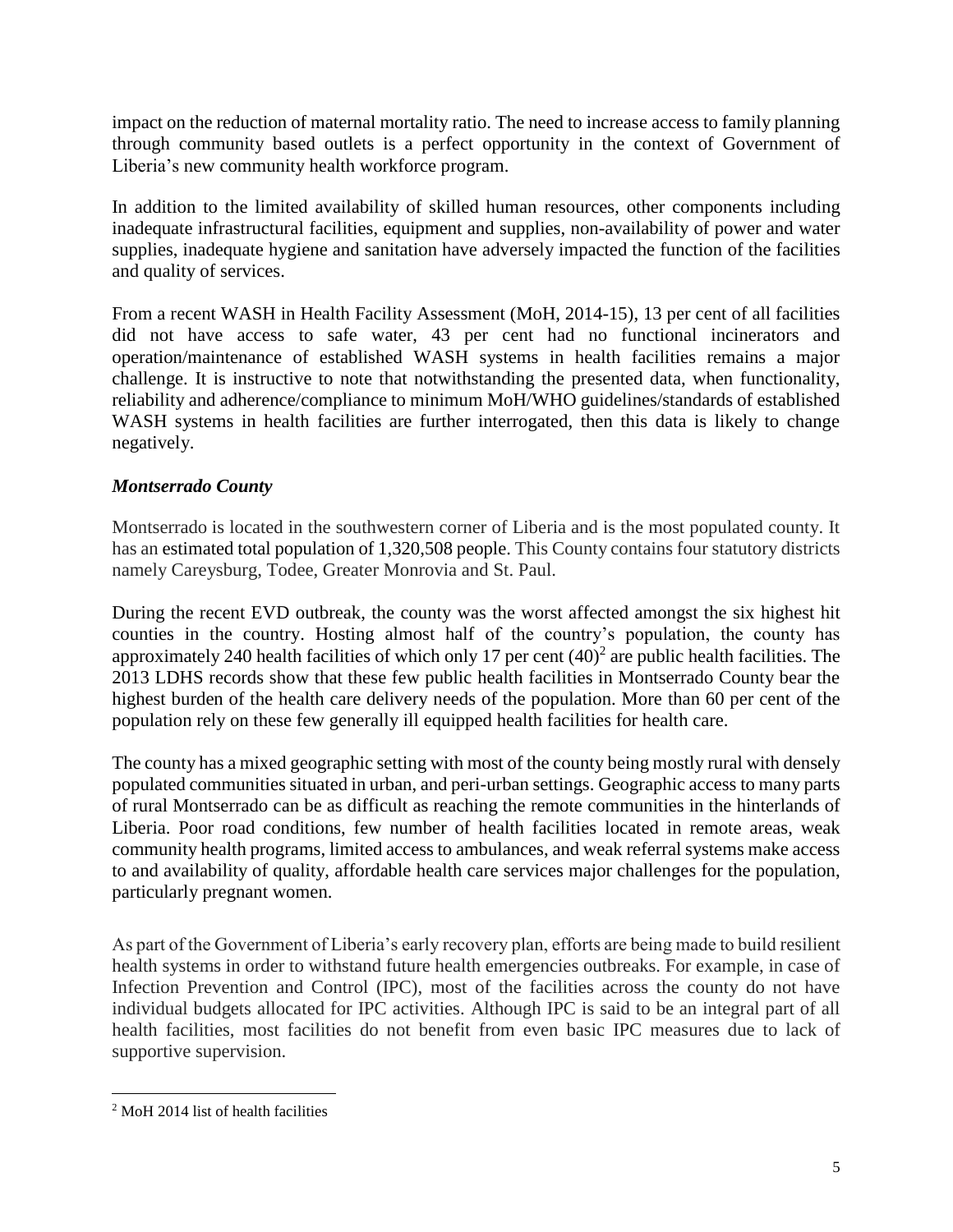Lack of clean water, latrine facilities, proper health care waste management and good hygiene practices in health facilities are main reasons for healthcare associated infections, which contribute to morbidity and mortality. A recent assessment of health facilities draws out gaps in WASH facilities at health facilities. Access to safe water supply and adequate sanitation remains a challenge. Where these do exist, they are either inadequate or non-functional. The need for water and sanitation facilities at health facilities cannot be underestimated.

In consultation with the government and key stakeholders, the project aims to use the funding to support two of four districts in the Montserrado County. The three UN Agencies – UNFPA, WHO, UNICEF- through a joint approach will provide a comprehensive package of interventions (including IPC and WASH) to respond to the maternal and newborn health needs in the county.

#### **Careysburg and Todee Districts**

Careysburg and Todee districts make up the majority of the rural population of Montserrado. Both districts host a population of 68,517 (32,242 in Careysburg and 36,375 in Todee) with the main ethnic groups in the district being Kpelle, Bassa, Mano, Kissi, Loma, and Gola. A total of 13 health facilities are situated in the two districts, of which one is private. Amongst these, 11 are clinics, one is a health center, leaving the entire population with access to only one hospital. Like many rural communities and districts in Liberia, Todee and Careysburg are characterised by poor road conditions, weak infrastructure and limited human and technical capacities to deliver quality maternal care.

More importantly, weak monitoring and supervision of all systems and interventions render it even more difficult to track the quality of care as well as the accountability requirements that contribute to a strong resilient health care delivery system.

## **Target health facilities**

As part of efforts to support the restoration of health services in Liberia to accelerate the reduction of maternal and newborn deaths in the country, three health facilities have been strategically identified in collaboration with the Montserrado County Health Team. UN partners will deliver a standard package of services that will contribute to improving Maternal and Newborn Death Surveillance or Response (MNDSR) in Todee and Careysburg districts of rural Montserrado County.

| <b>Health Facilities</b>    | Population Coverage or<br><b>Beneficiaries</b> |
|-----------------------------|------------------------------------------------|
| <b>Bensonville Hospital</b> |                                                |
| Nyehn Health Center         | 65,000                                         |
| Koon Town Clinic            |                                                |

**Focus on the response part of Maternal and Newborn Deaths Surveillance and Response (MNDSR)**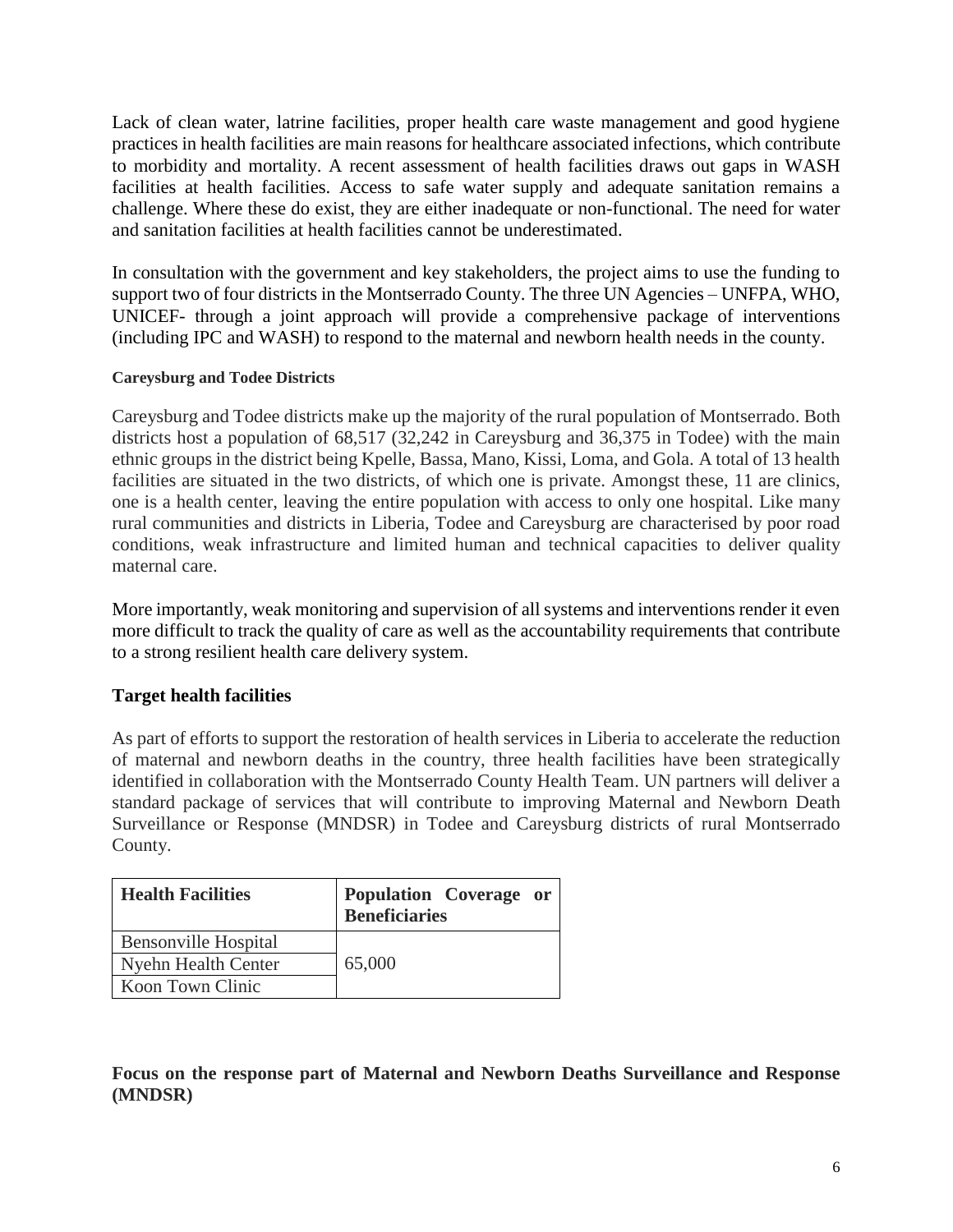It is worth indicating that during the EVD outbreak, most interventions and support to communities and health facilities centred on disease surveillance and infection prevention and control. These efforts have also contributed to setting up systems to improve disease surveillance including maternal and newborn death surveillance. This proposal is focused on responding to the gaps in service demand and delivery of quality MNDSR in selected communities and facilities.

Addressing MNDSR requires a concerted effort to develop and deliver a comprehensive, standardized package of health services across the continuum of care ranging from facility based to community based interventions through strong partnership, coordination and accountability.

#### **b) Coherence with Existing Programs**

UNFPA, WHO and UNICEF are part of the global H6 initiative focusing on maternal and new born health. Currently, an H6 funding stream from the Swedish International Development Agency (Sida) is used to support the improvement of maternal new born health services in the South Eastern part of Liberia. In addition, all three agencies are currently implementing a similar approach to maternal health service delivery in three health facilities in Maryland County.

UNFPA's support to contact tracing and active case finding activities in the southeast will contribute to the implementation of the program activities. With UNFPA's existing experience working with MPTF projects in the Grand Cape Mount, Lofa and Gbarpolu counties will help consolidate efforts funded by MPTF.

WHO's strong support to the roll out of the integrated disease surveillance, inclusively of community based surveillance at the county and district levels, will bring a further boost to improved data availability and use for informed decisions towars saving lives of women and babies.

UNICEF's comprehensive package of WASH services to 13 health facilities in Grad Bassa (Government hospital in Buchannan), River Cess (St Francis Hospital, Cestos and F.J Grante Hospital in Greenville), Bong (Phoebe and C. B. Dunbar), Marbigi (Haindii Health centre), Maryland (Karloken Health Centre and J.J. Dorson Hospital in Harper), Grand Kru (Rally Time Hospital), Lofa (Curran Lutheran Hospital, Zorzor, Konia Health Centre, Tellewoyan Hospital in Voinjama and Bolahun Health Centre in Bolahun) counties and the Liberia Biomedical Research Institute show their expertise in ensuring access to safe water, waste management, hygiene and sanitation in all targeted health facilities.

Lessons from these ongoing projects will help to feed into the design and implementation of the project, subsequent scale up and in building synergy across the health system.

## **c) Program Goal, Objectives and Outputs**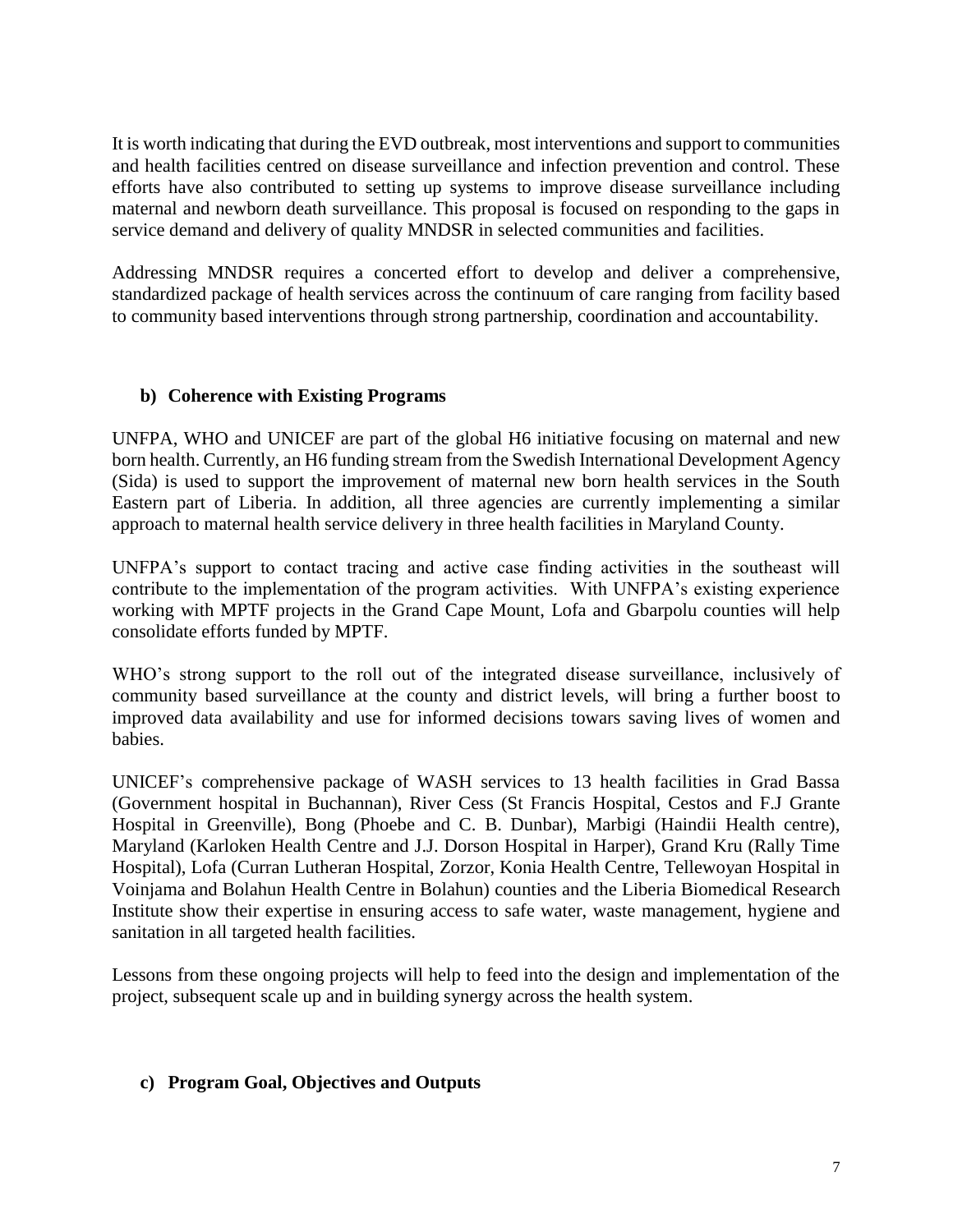**Goal:** The joint initiative aims to contribute to accelerating the reduction of maternal and newborn deaths in two districts in rural Montserrado by the end of 2016.

## **Specific Objectives:**

- **a.** Increased access to safe maternal and newborn health services through health facility based and community based interventions,
- **b.** Supportive supervision of Infection Prevention and Control (IPC) procedures to control and prevent infections in these health facilities
- **c.** Access to safe water, sanitation and waste management (WASH) systems in these health facilities to control and prevent infections in these health facilities

#### **Outputs**

**Output 1:** Access to and utilization of EmONC services, routine RMNCAH and referral services enhanced for women and girls 15-49 years of age.

The Ministry of Health through the County Health Team has identified the Nyehn Health Center, Koon town Clinic and Bensonville Hospital in Todee and Careysburg districts to benefit from the Joint UN Initiative to enhance the capacity of these facilities to provide Basic and Comprehensive Emergency Obstetrics (BEmONC/CEmONC) and New Born Care services. Similar to other public health facilities in the country, these facilities have limited human resource and logistical capacities to provide quality EmONC services as outlined by the National EPHS. A minimum of three skilled birth attendants are required to provide EmONC service 24/7. Moreover, due to rapid turnover of skilled care providers especially in public health facilities due to poor working environments, available health care providers do not have the training to provide optimum quality EmONC services including services to adolescents. Both Todee and Careysburg districts rely on the Bensonville Hospitals for Comprehensive Emergency Obstetric and Newborn care services. Therefore, the need to improve surgical services as part of EmONC service provision is crucial to responding to emergency complications for the mother and newborn. In addition, sociocultural barriers to health care seeking behaviors further promotes traditional home deliveries and care, making it an additional challenge to access skilled, safe health care services. In addition, poor referral system and services due to te lack of transportation and poor communication systems further contributes to delays in accessing services during emergency situations. This output will aim to address some of these challenges.

## **Sub outputs**

- **d.** Sub*-output 1.1:* Human resources capacity for Reproductive, Maternal, Newborn, Child and Adolescent health (RMNCAH) strengthened through training and mentoring to provide quality care
- **e.** Sub*-output 1.2*: Capacity of skilled providers to provide adolescent friendly RMNCAH services improved
- **f.** Sub*-output 1.3*: Health facilities upgraded to provide 24 hours basic and Emergency Obstetric and Newborn care (EmONC) services
- **g.** Sub*-output1.4:* Access to transportation and communication systems strengthened to improve emergency referrals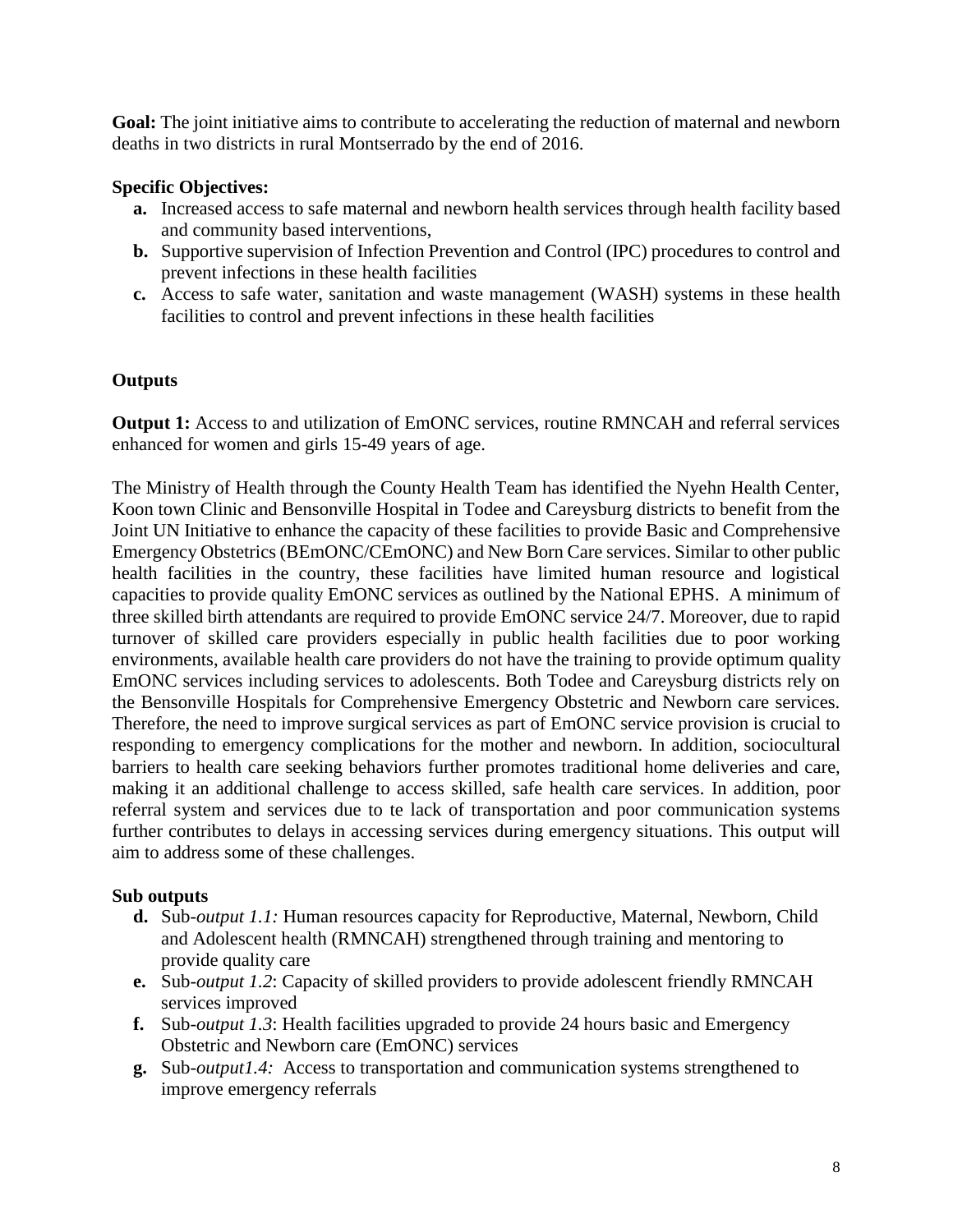**h.** Sub*-output 1.5:* Availability to essential maternal and new born medical supplies, contraceptives as well as equipment ensured in line with the recommendations of the EPHS

**Output 2:** Maternal/Newborn Death Surveillance and Response functional through improved data collection, review and action

Maternal and newborn health surveillance and response have become the highlight of maternal and newborn health issues in Liberia. Building on the recent lessons learned from the EVD surveillance and response, this project will continue to support and strengthen health facility and community-based surveillance and reporting of maternal and newborn deaths. Currently, only about a third of maternal death reports are being reported. More than 90 per cent of the existing reports are obtained from health facilities. Underreporting of deaths at facility and community/house hold level, inadequate capacities and weak health information management system are some of the contributing factors. The need to build the capacity of district health teams and health care providers in active and effective tracking of maternal and newborn deaths will be an essential component of this project.

## **Sub- outputs**

- 1. *Sub-output 2.1:* District Health Team's capacity to effectively track all maternal and newborn deaths improved in line with the existing protocol
- *2. Sub-output 2.2:* Maternal and Newborn Death Surveillance structure at district level functional to inform decisions

**Output 3:** Infection Prevention and Control (IPC) implemented in line with national protocols and SOPs

Infection Prevention and Control practices have become a major priority of the health care delivery system following the EVD outbreak. In line with national protocols and SOPs, all health care facilities are required to ensure and observe effective IPC practices at 100 per cent of service delivery points. At the level of the Bensonville Hospital, IPC interventions will include the prevention of nosocomial infections by strengthening infection prevention and control surveillance at the level of the hospital. At all health facilities, the establishment of IPC committees and structures as well as the reinforcement of existing health facility IPC structures through training and logistical supplies will be an essential component to the project deliverables.

## Sub-outputs:

- *Sub-output* 3.1: Health care providers trained to ensure Blood transfusion, standard skin preparation techniques and proper use of antiseptic agents for surgical site preparation, sterilization process
- *Sub-output* 3.2: Required IPC supplies for all health facilities available in constant and adequate supply at various service delivery points.
- *Sub-output 3.3:* Nosocomial infection related to delivery and newborn are tracked and followed by the IPC committee on a monthly basis.

**Output 4:** Public health and environmental sanitation improved through expanded access to safe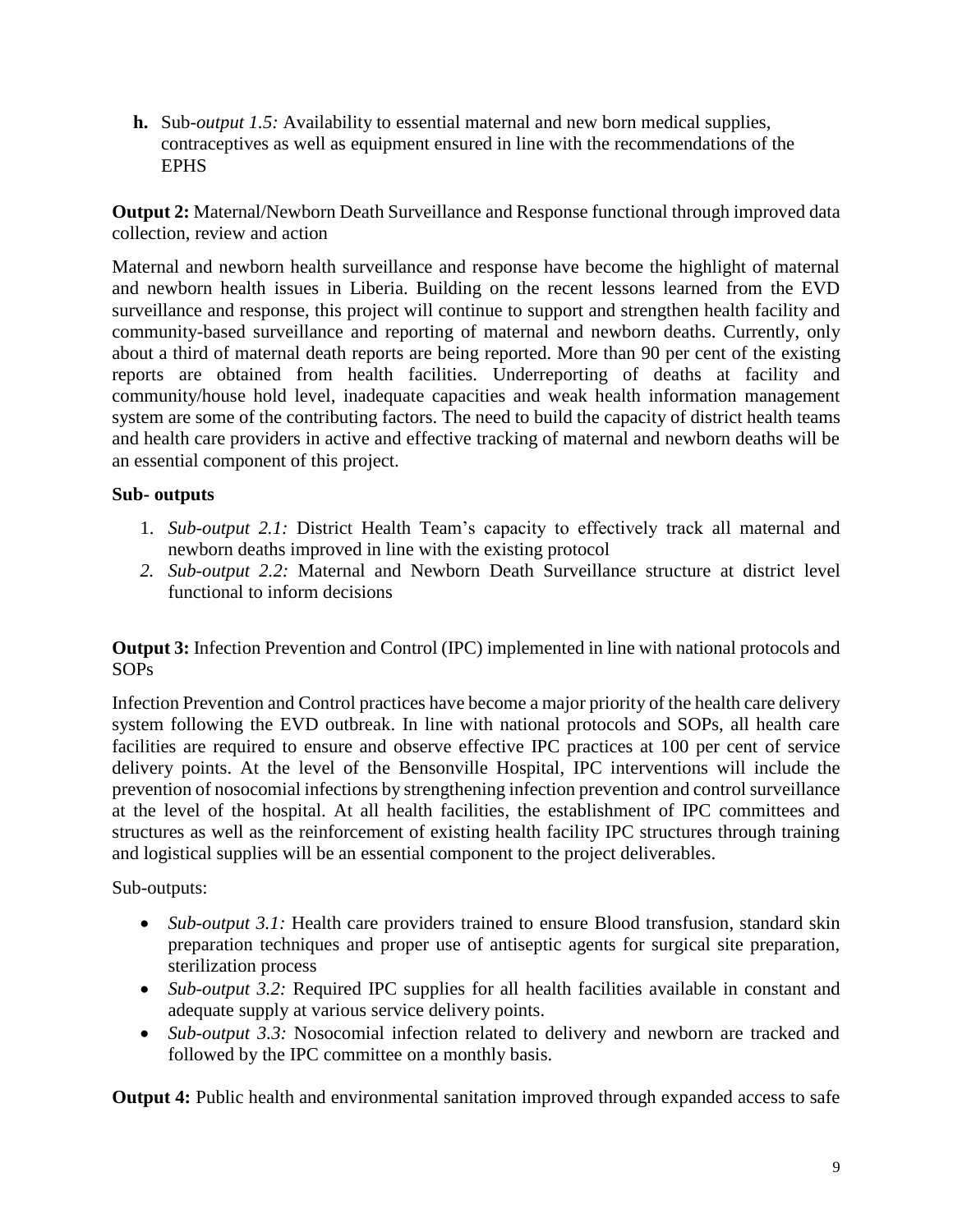drinking water, basic sanitation, solid waste management services and hygiene education.

The implementation of the WASH interventions will, as with ongoing WASH in Health Facilities (WinHF) project, be in accordance with most recent WHO/UNICEF recommendations on WASH interventions<sup>3</sup> and environmental health standards<sup>4</sup>, and in adherence to the "Standards for Health Infrastructure, Ministry of Health, 2013<sup>5</sup>". Through this project, access to WASH will be improved to enable health facilities to better practice infection prevention as well as contribute to clean and safe environment for direct beneficiaries of each health facility. By improving WASH facilities and education, communities will also have access to essential WASH interventions that will promote safe WASH practices.

## **Sub-outputs:**

- *Sub-output 4.1:* WASH facilities available and functional at all three health facilities
- *Sub-output 4.2:* Delivery of water and sanitation services effectively managed and sustained through Bensonville Hospital Administration Team and Department of Environmental Health (part of Ministry of Health)

**Output 5:** Community based maternal and newborn health care interventions implemented through strong community engagement for timely identification, reporting and referral of maternal newborn complications at community level

Based on the Governments' Community Health Policy (2015), UNFPA will work with health facilities and communities to revitalize and or strengthen community health structures to effectively engage in maternal and newborn service delivery at community level. Through community engagement and mobilization, community based interventions including community based distribution of family planning commodities, as well as home based maternal newborn care services will be provide to women and girls at community level. The approach will consider the training and equipment of Community Health Volunteers *(CHVs)* as well as regular monitoring and reporting of community based events to ensure that health facilities are informed in a timely manner for appropriate action.

## *Sub-outputs*

- *Sub-output 5.1: CHDC functional in line with Government of Liberia guidelines and policies*
- *Sub-output 5.2: Trained Traditional Midwives (TTMs) are identified and paired with CHVs to conduct community based maternal health interventions*

## **d) Proposed Implementation Strategies and Activities:**

 $\overline{\phantom{a}}$ *<sup>3</sup> WHO/UNICEF (2015). Water, sanitation and hygiene in healthcare facilities: Status in low-and middle-income countries and way forward.* 

*<sup>4</sup> WHO. (2008). Essential environmental health standards in health care.*

<sup>5</sup> WWW.massdesigngroup.org/liberia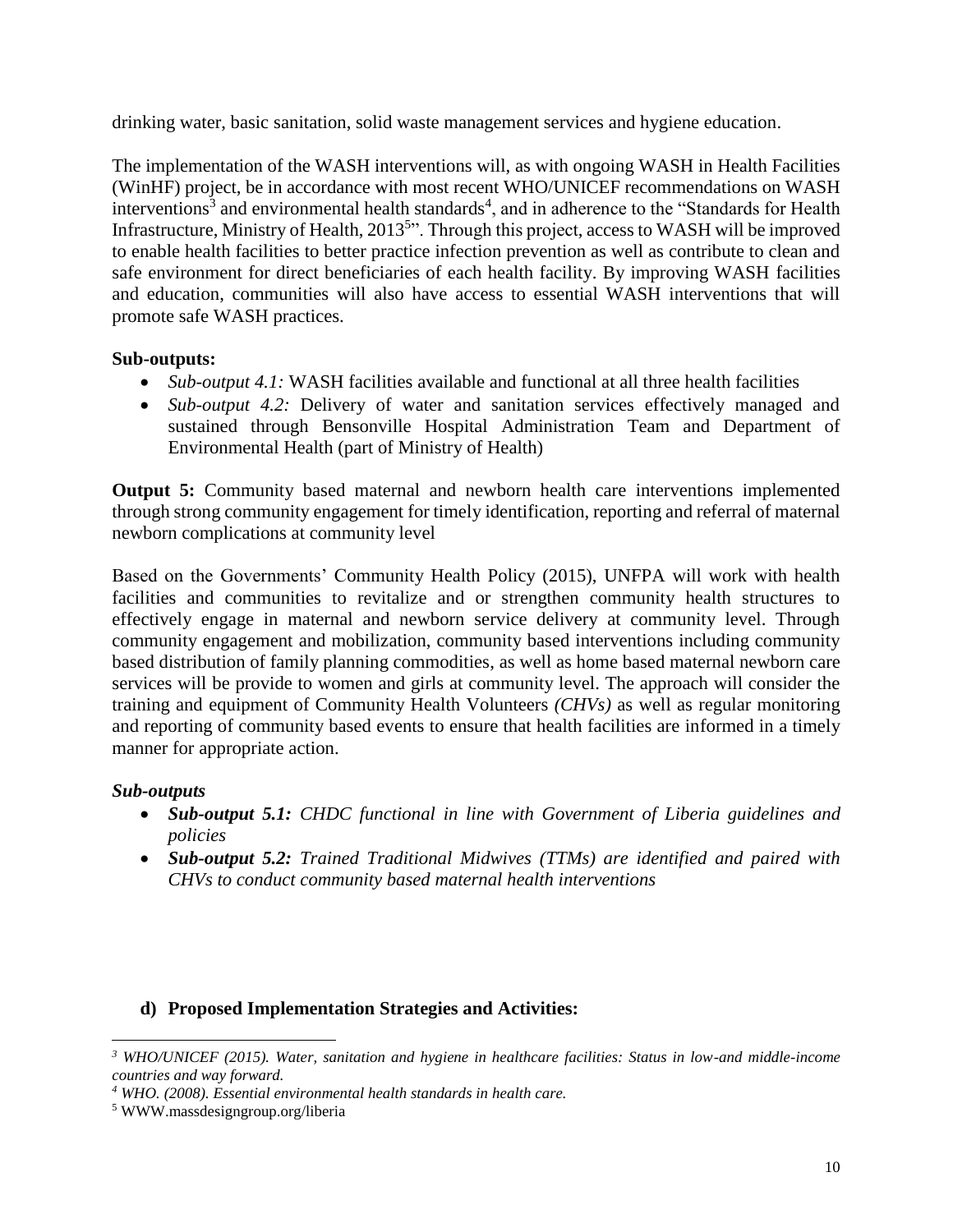*Improve skilled birth deliveries at health facilities for all RMNCAH services particularly EmONC* are essential in preserving the life of each women and newborn. In close collaboration with the Ministry of Health, the Montserrado County Health Team and the targeted districts, the project will implement following activities:

- Identify and recruit skilled birth providers in target health facilities. UNFPA through its support to the government in its post-EVD restoration of health care delivery will support the remuneration of additional newly deployed midwives to ensure the availability of skilled birth attendants in all three health facilities. In line with MoH policies, this interim measure will help boost the current gaps in the availability of skilled birth attendants 24/7. Most health facilities have only one trained staff to provide a range of maternal and child care services including antenatal care, labour, delivery and post-partum care services. There is need for a minimum of three skilled birth attendants on a 24 hour shift routine seven days a week to ensure full compliance of facilities with Basic Emergency Obstetric and Newborn care (BEmONC) services.
- Upgrade three health facilities to the level of BEmONC to ensure the provision of care according to standards.
- Train staff in targeted health facilities on ICM core competency-based in-service training in EmONC to reinforce their capacity to provide quality care for the mother and newborns. All trainings will use an on-site facility-based/on-the-job training approach that will be based on the specific facility data and identified training needs of the staff in each health facility. Health facilities will be supported to provide 24 hours and 7 days a week maternal healthcare services as well as timely referral of emergency obstetric cases.
- Ensure Bensonville hospital is fully functional through operating theatre, blood banking system and the hospital laboratory to adequately respond to Comprehensive Emergency Obstetric and newborn care needs. As in the case of any fully functional hospital, WHO will refurbish and equip the operating theatre as well as the laboratory to improve access to safe blood banking facilities and supplies to avoid delays that ensures timely response to emergencies. Equipment such as anaesthesia machine, sterilizer, O2 concentrator, OR tables, lights, one blood bank refrigerator to enhance blood storage and easy access to tested blood for emergencies will be provided.
- Procure and distribute mama and baby kits. This approach has been seen to improve utilization of services in an astronomical manner that has proven to increase facility based delivery in a very short period of time. Mother will receive kits twice, once during fourth ANC visit and immediately after the baby is born. This strategy will increase the two main indicators for ANC and deliveries among the population. Essential supplies for the newborn such as Chlorhexidine gel for cord care, newborn resuscitation instruments and supplies will form part of the package of essential equipment.
- Strengthen supply chain of medicines and medical supplies. Effective supply chain of medicines and medical supplies is required to ensure that essential lifesaving medicines are continuously available at health facilities. Liberia has struggled to reduce the high levels of stock-out of drugs and medical supplies. The 2015 UNFPA supplies (GPRHCS) survey of commodity availability indicated that more than 57 per cent of primary health facilities had stock-outs of reproductive health commodities including lifesaving maternal drugs. UNFPA and WHO will work with the existing supply chain systems at all levels of stock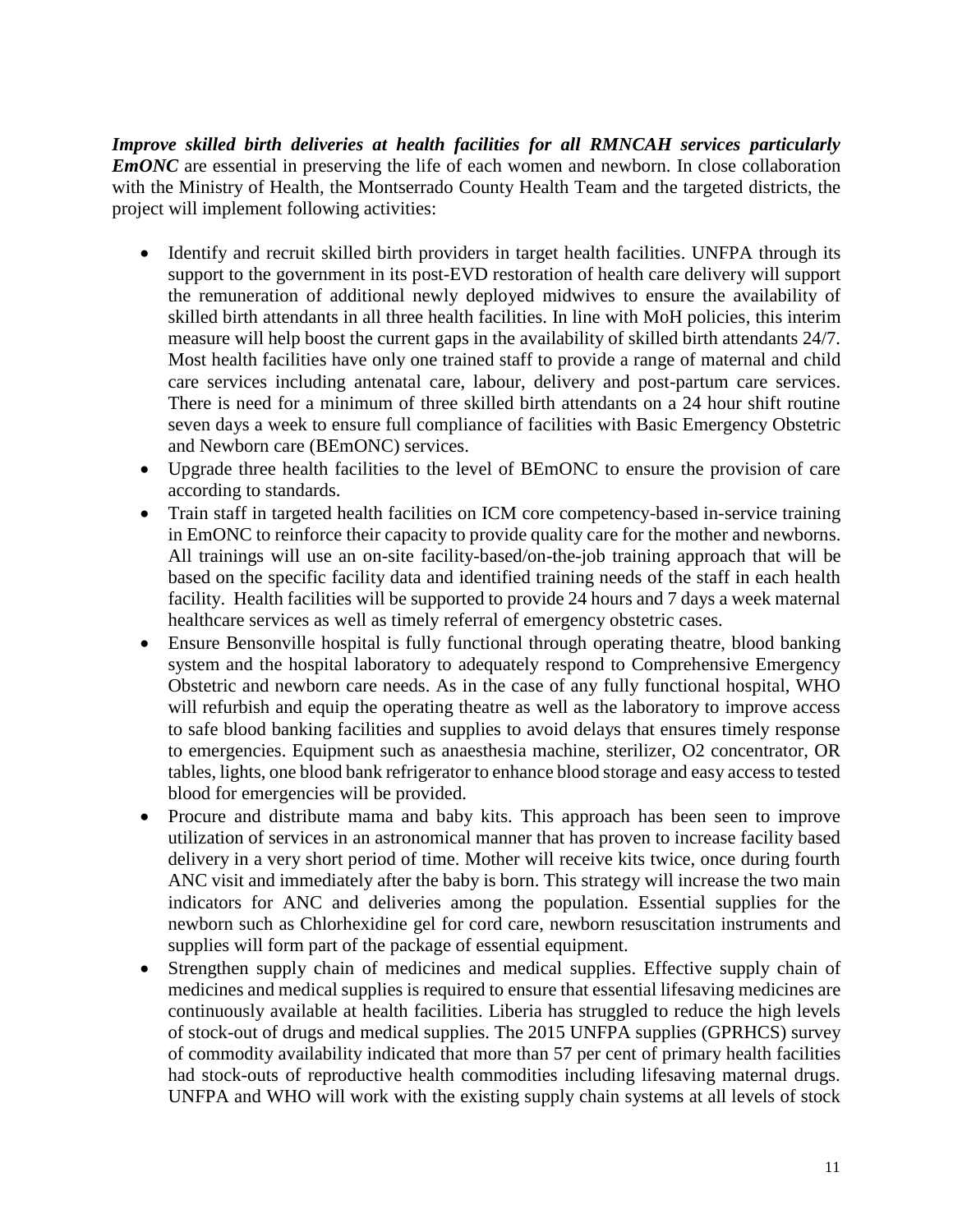movement and distribution in ensuring the required quantity and timely supply of medicines to health facilities.

*Emergency referral of pregnant women* to the Bensonville Hospital as well as other referral hospital and health centers remains another critical area that will require adequate support. Provide support to ensure an effective referral system through the procurement of and ambulance

to facilitate regular contact with the Bensonville Hospital.

*Adolescent's access to reproductive health services* is often hampered by poor access to information among adolescents and limited skills of care providers to interact with adolescents in response to their needs. Social cultural or traditional beliefs often contribute to the many barriers faced by adolescents in receiving services and information. Perceptions that favour early child bearing and early marriage are common practices in Liberia as evidenced by the median age at first birth, which is 18.9 years and 18.4 in Montserrado County. Three out of every ten girls aged 15-19 years old are either already pregnant or experiencing motherhood.

*Essential Water, Sanitation and Hygiene (WASH) in health facilities:* UNICEF will focus on installation/restoration of hardware as well as promoting and strengthening the software component which shall include:

- Drilling of two boreholes, rehabilitation of one existing hand pump for water supply sources/systems (focus on water quantity and quality), construction of rainwater harvesting systems, construction of water towers and installation of water treatments units.
- Implementation of civil and mechanical works including construction of 3 six-cubicle flush latrines with one shower room and disabled room each; three water towers; piping systems, sanitation infrastructure (ash pit, placenta pit, septic tank and soak away pit. water tanks, ash pits, decommissioning of old pits and latrines, etc.);
- Rehabilitation of health care waste management systems;
- Supervision and quality assurance;
- Capacity building measures to manage installed WASH facilities.
- Integrated adolescent and youth-friendly service provision services and training content in planned EmONC facilities and trainings to ensure that health facilities provide friendly services to youths 14-19 years of age according to existing protocols.
- Demand creation through information dissemination of culturally acceptable and sensitive messaging at community and health facility levels to improve knowledge about fertility, pregnancy prevention and safe motherhood will form part of the program implementation. Peer-to-peer education through community pregnancy prevention advocacy groups to advance Social Behaviour change using communication (SBCC) will serve as forums for adolescents to access information and services. Dialogue with various community groups including community leadership, women and male groups as well as youth and adolescent groups will form part of the SBCC approach. The use of media, IEC/BCC context approved strategies will be employed to increase the promotion of adolescent pregnancy prevention in catchment communities and districts.

*Community engagement is crucial to maternal and new born healthcare and reduction of morbidity and mortality***:** Liberia has initiated the rollout of the community health workforce nationwide. This initiative positions existing CHVs in a new role as formal cadres of the health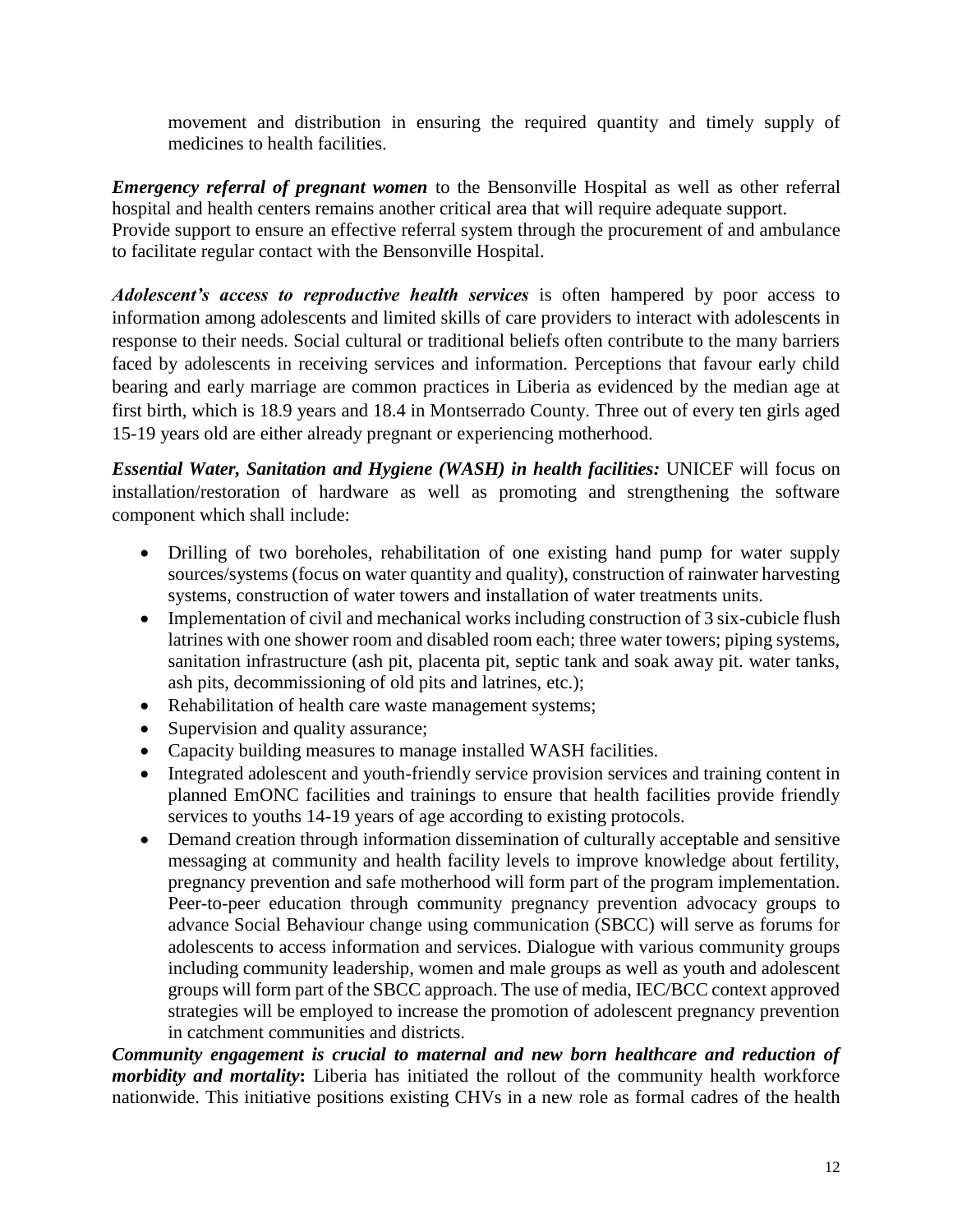care delivery system rather than volunteers at community level. UNFPA will ensure support to the district health team to roll out the initiative in targeted catchment communities supported by the program.

- Strengthen the functions of Community Health Committees (CHC) who have the oversight of CHVs activities and building the linkage with health facilities to ensure community engagement in planning, decision-making and review processes of various health community based maternal newborn care intervention, reporting of community health events including death reporting to various health facilities Specific activities include: (1) monthly meetings at health facilities to empower community leaders, men, and women to discuss and timely address barriers to access and utilize services; (2) community awareness meetings on the effectiveness of various community based interventions and linkages with health facilities and (3) support community activities organized by existing and new CHVs to enhance CHVs recognition and support them to perform their duties. The aim is to increase mothers' understanding of: (1) the importance of family planning and danger signs and referral mechanisms during pregnancy, childbirth and the postnatal period; (2) promotion of safe birth practices; (3) essential maternal and new born care and preventive measures for home delivery. These interventions will be conducted by trained CHVs as part of their responsibilities according to the community health policy and standards. Montserrado County Community services department will be supported to ensure effective monitoring and supervision of activities.
- Construction of maternal waiting homes in two locations to ensure timely emergency referral of women to referral facilities as well as ensure adequate proximity of the pregnant woman to the health facility. Given the sparse distribution of the population, distance to health facilities and difficult access to facilities by pregnant women in their third trimester. UNFPA will work with communities to rapidly construct two maternal waiting homes in Nyehn Health Center and Bensonville Hospital.

*Strengthen support systems through real-time monitoring and regular reporting:* All Agencies will support local managers to closely monitor progress and address health system bottlenecks to effective and safe delivery of quality interventions that contribute to ensuring safe deliveries, and reduced maternal and newborn morbidities and mortalities.

*Coordination and partnership:* will remain crucial in the implementation of the standard package of interventions for maternal and newborn health care RMNCAH interventions. WHO will maintain the partnership with sister UN agencies and the government such as the H6 Partnership as a feasible and results-driven platform for support to quality reproductive, maternal, new born and child healthcare in Liberia. The overall coordination and monitoring for impact activities will be spearheaded by UNFPA. In collaboration with WHO, UNICEF, the Family health Division and County Health Team to ensure effective regular coordination meetings for RMNCAH in Montserrado County. In a gradual manner, county level ownership of maternal health related coordination will be enhanced. Through this funding mechanism, technical and financial support will be provided to enhance the production and dissemination of standards of services nationally and, specifically, at the selected program health facilities in Montserrado County. Job Aids and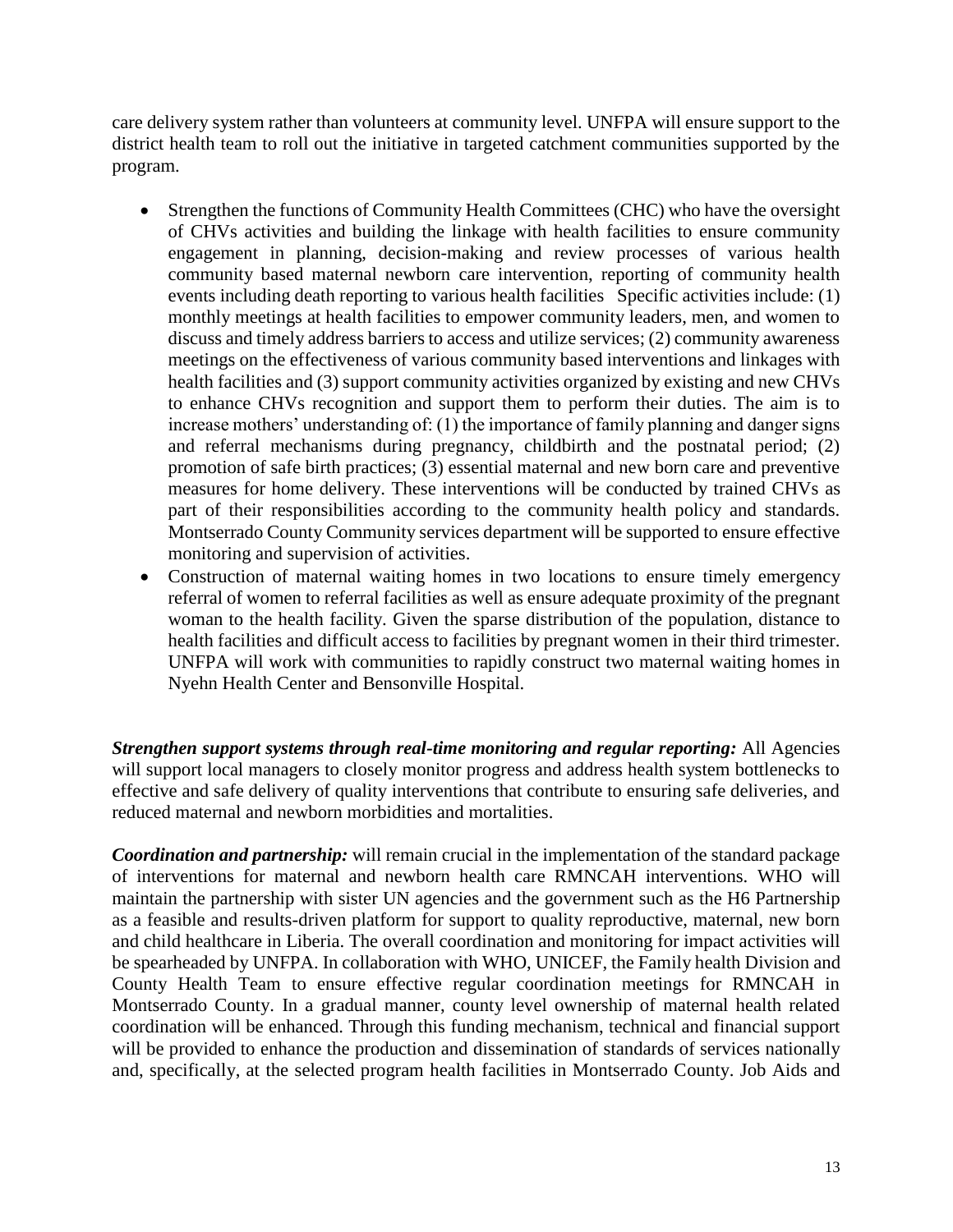clinical practice protocol and guidelines for clinical care will be made available for improved quality of care.

The survival of mothers, newborns, children under-five, adolescents and reproductive health, in general, will be ensured through robustly working jointly with the MoH; subnational health teams, NGOs and local communities joint actions and improving capacities at the service delivery levels.. Supportive supervision and monitoring will be among the lifesaving foundations.

| Population 2015                                         | <b>Program Target Population</b> |
|---------------------------------------------------------|----------------------------------|
| <b>Population of Todee and Careysburg districts</b>     | 68,517                           |
| <b>Careysburg District:</b>                             | 32,242                           |
| <b>Bensonville Hospital</b>                             | 32,242                           |
| Women and girls of Child Bearing Age(15 to 49yrs)       | 7738                             |
| Expected annual pregnancies                             | 1,612                            |
| Women expected to give births over a period of one year | 1,451                            |
|                                                         |                                  |
| <b>Todee District:</b>                                  | 36,275                           |
| <b>Koon Town Clinic</b>                                 | 8706                             |
| Women of Child Bearing Age                              | 2,173                            |
| Expected annual pregnancies                             | 435                              |
| Women expected to give birth over a period of one year  | 391                              |
| <b>Nyehn Health Center</b>                              | 10,206                           |
| Women of Child Bearing Age                              | 2,551.50                         |
| Expected annual pregnancies                             | 510                              |
| Women expected to give birth                            | 459.3                            |
| <b>Total direct beneficiaries</b>                       |                                  |
| Women of Child Bearing Age                              | 12,463                           |
| Total indirect beneficiaries                            | 56,054                           |
|                                                         | 68,517                           |
| Total beneficiaries by sex and age                      |                                  |
| Males (boys) under 18 years                             | 10,278                           |
| Females (girls) under 18 years                          | 11,648                           |
| Males over 18 years                                     | 22,830                           |
| Females under 18 years                                  | 23,762                           |
| Total                                                   | 68,517                           |

#### **Direct Beneficiaries:**

The program will serve a total of 68,517 persons in the two districts. As shown in the table above, women of reproductive age totalling 12,784 will be the primary/ direct beneficiaries of the program. Approximately 5 per cent of Liberia's population in any given district at any given time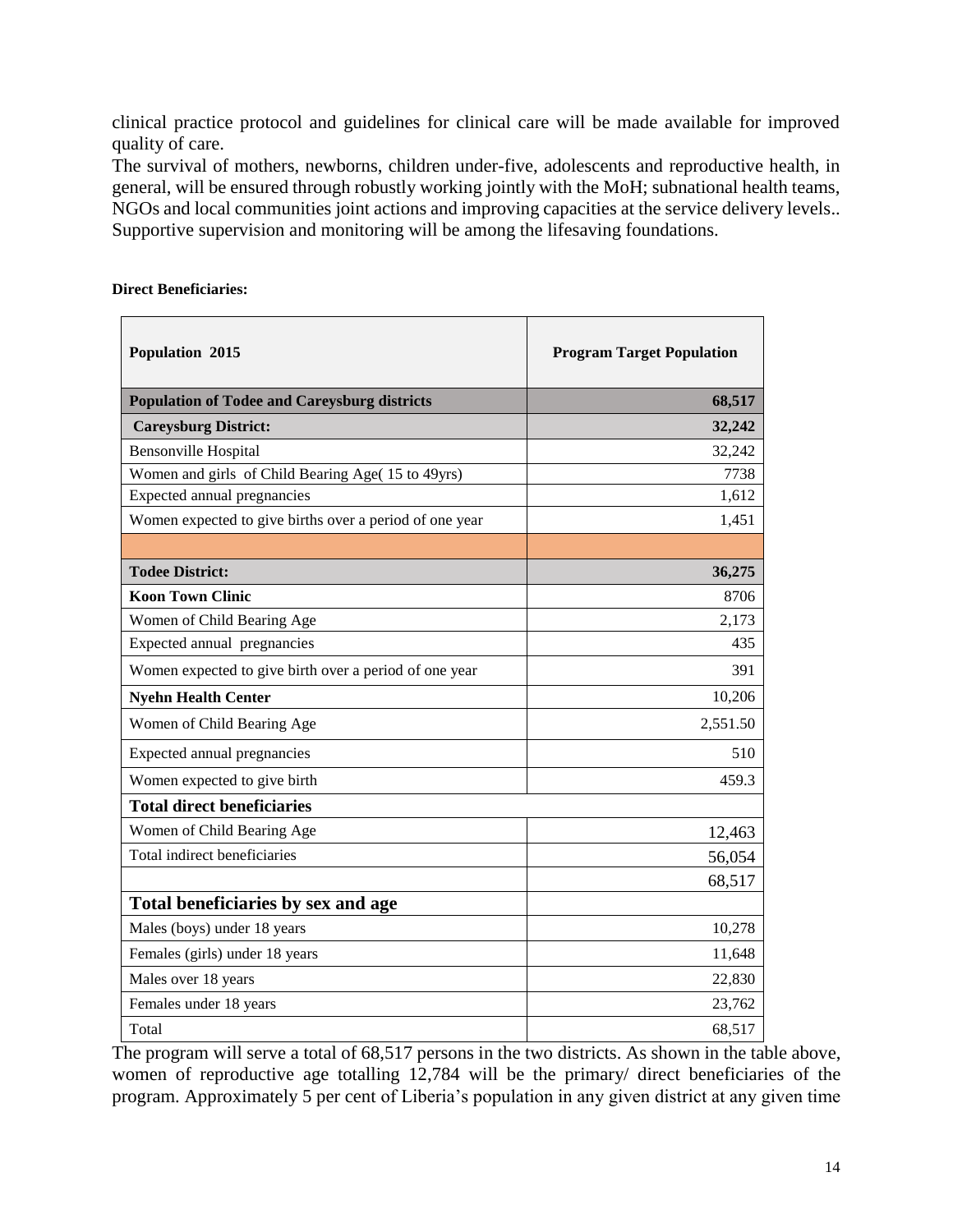is expected to be pregnant women 2,557 and 2,301 in the two districts respectively. This sub-set of the primary beneficiaries is expected to be at high risk due to the risk associated with pregnancy in Liberia as evidenced by the high maternal mortality ratio. Men, boys and other family members are considered indirect beneficiaries. And as the role of men in women's health is very essential, the program will consider the engagement of men and boys in health promotion and education.

*Program Sustainability:* Liberia's progress towards the implementation of its investment plan for a resilient health system is promising. Funds from this program are catalytic in nature and as such will use existing structures at the county and district levels to implement activities in line with the existing MoH/County and district plans as it relates to ensuring reliance at various levels of health care delivery across targeted districts and health facilities. Based on each agency's policies and procedures, some aspects of the program such as the international procurement will be handled by UN agencies while MoH will handle local procurement of supplies as much as possible. Funds will be managed both by the MoH as well as specific UN agency. To ensure that the County Health Team (CHT) and MoH fund management capacity is enhanced, on an agreed periodic basis agencies will release funds to the MoH for the implementation of activities on a periodic basis. This approach whereby funds are disbursed on a periodic basis following clear reporting of expenditure will help to minimize risk and improve accountability. Indeed, this proposal has been reviewed and approved by the CHT and MoH that it is in compliance with, as well as an integral component of, the strategic thrust of the Investment Plan. Specifically, the new Director of Family Division, under whose direction this program would sit at the MoH along with the new Chief Medical Officer for the Republic have endorsed the proposal and have raised NO OBJECTION on behalf of the country. Therefore, all strategies and activities supported under this program are designed and embedded with the notion of suitability right from the beginning. The overall aim of the program will be to strengthen the capacity of Montserrado County to deliver RMNCAH services in a smarter and better manner.

The community engagement and participation component as described in the implementation arrangement is clearly in line with all strategic objectives of the community health road map; particularly, objectives; one, three and five of the document that aim to ensure the following:

- (1) Build the capacity of communities to contribute to the reduction of maternal, newborn and child morbidity and mortality and to address issues of public health concerns at community level;
- (2) Strengthen support systems for implementation of community health services, and
- (3) Activate community-based surveillance system respectively.

With the intent of a nationwide rollout of the community health road map, the MoH has admonished all partners to support the implementation of the strategic document. Existing community health structures such as Community Health Committees and Community Health and Development Committees will be used where they already exist (or they may be created in accordance with the policy) to ensure strong community engagement and participation in the achievement of results. This program will ensure support as well as boost the implementation of the road map in selected counties, districts and communities in collaboration with the community health department at the central level as well as at the level of the counties along the lines of the three strategic objectives mentioned above.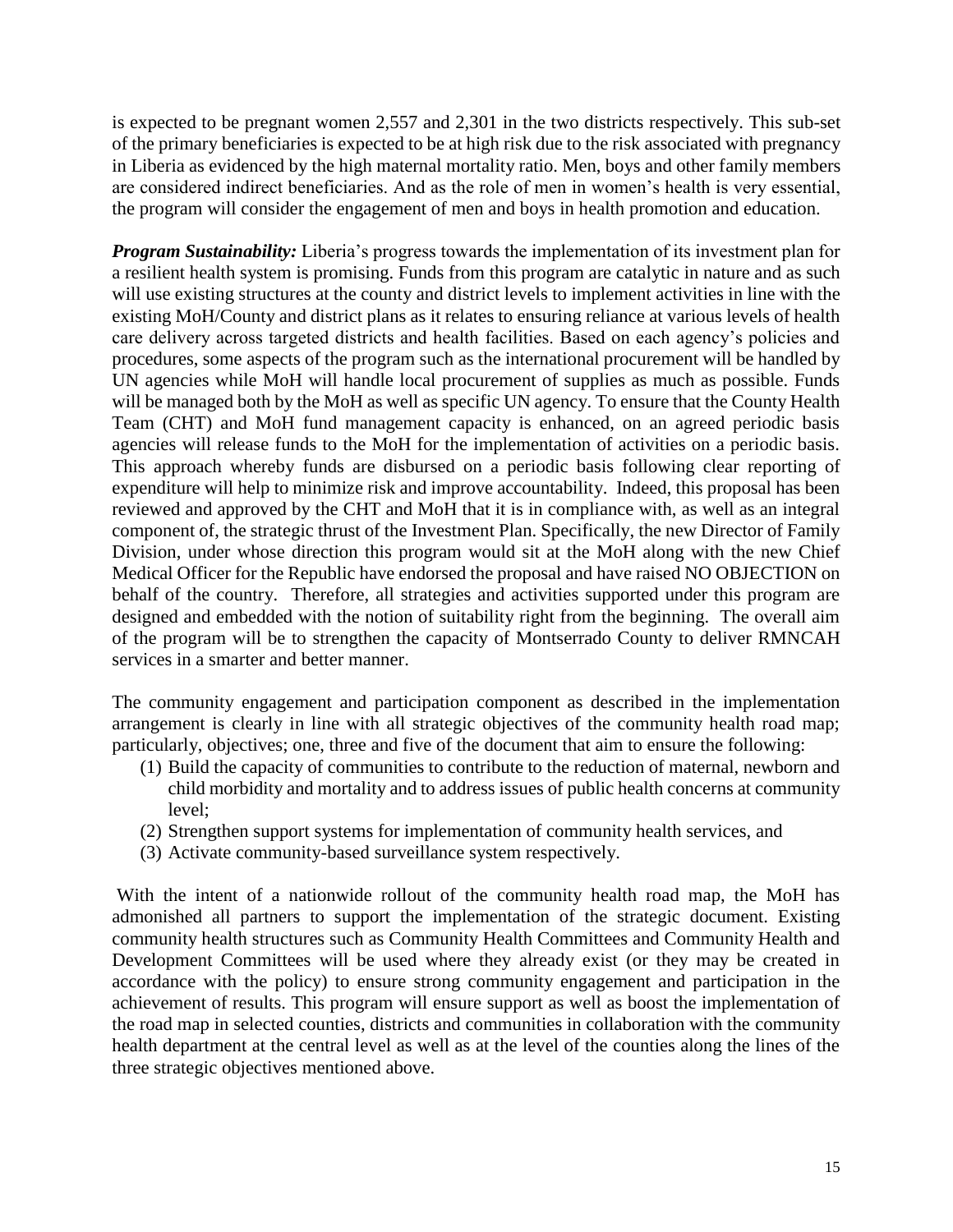In relation to health facility level implementation, this standard package of maternal health interventions and related activities including EmONC, routine maternal healthcare, Family Planning, IPC, WASH and Maternal Death Surveillance and Response are designed to suit ongoing or new strategies as described in the MoH plan to restore all health services including RMNCAH post-EVD. It is worth noting that the targeted county, Montserrado is reportedly underserved with gross issues of limited coverage, inequity and quality in its delivery of RMNCAH services due to large population size of more than one million population resulting from increased rural-urban migration, urban-rural disparity unequal distribution of health resources and limited human resource capacity for maternal health as well as limited logistical support for delivery of quality maternal health care services. Given that IPC and surveillance have been grossly funded in the recent past as a result of the EVD crisis, this proposal is skewed toward the response component of MDSR. In line with the roadmap for the acceleration of maternal mortality and morbidity reduction and various national protocols, the program will serve as a catalytic force to boost existing levels of implementation while improving the health of mothers and their newborn to ensure sustainability. The program will work with the County Health Management Team to enhance their capacity in the management of the RMNCAH activities in the county through support to Bensonville Hospital and three primary health care facilities. All existing county level structures will be supported and utilized in implementation of the Program activities. County coordination mechanisms will be supported to enhance institutionalization through the CHTs management processes to ensure continuity and sustainability. For the purpose of sustainability across all levels, all activities will be fully institutionalized, integrated and managed by the CHT at the onset of implementation to allow time for acceptability and monitoring for improvement and continuity.

## **e) Capacity of RUNO(s) and implementing partners**

UNFPA is the leading United Nations agency in reproductive health with various programs to support initiatives in maternal health worldwide. UNFPA's recognized worldwide initiatives and contributions to country efforts are in the area of maternal health such as the Maternal Health Trust Fund and its flagship commodity security program, the Global Programme to Enhance Reproductive Health Commodity Security (GPRHCS) now referred to as UNFPA Supplies, and fistula prevention treatment and rehabilitation program. UNFPA's close collaboration and continued support to the Ministry of Health in the area of reproductive health particularly the Family Health Division and the Supply Chain Management Unit (SCMU) in support of health services for women and girls has contributed to improving access to family planning and the use of antenatal care services in Liberia as evidenced by the increase in contraceptive prevalence rate and antenatal care attendance recorded by the LDHS. UNFPA has demonstrated leadership in program implementation by mobilization of resources for the H6 Sida maternal health program expansion, the Mano River maternal health program as well as in the area of adolescent sexual reproductive health, data for planning and decision-making through a nationwide strategy on contact tracing and active case surveillance at community level; which can be drawn upon to provide leadership in the implementation of this program.

Capacity exists with UNICEF for implementation, monitoring and provision of technical assistance. UNICEF work through contractors who have been active with the ongoing WinHF projects implemented by UNICEF. So far, work is ongoing with the provision of a comprehensive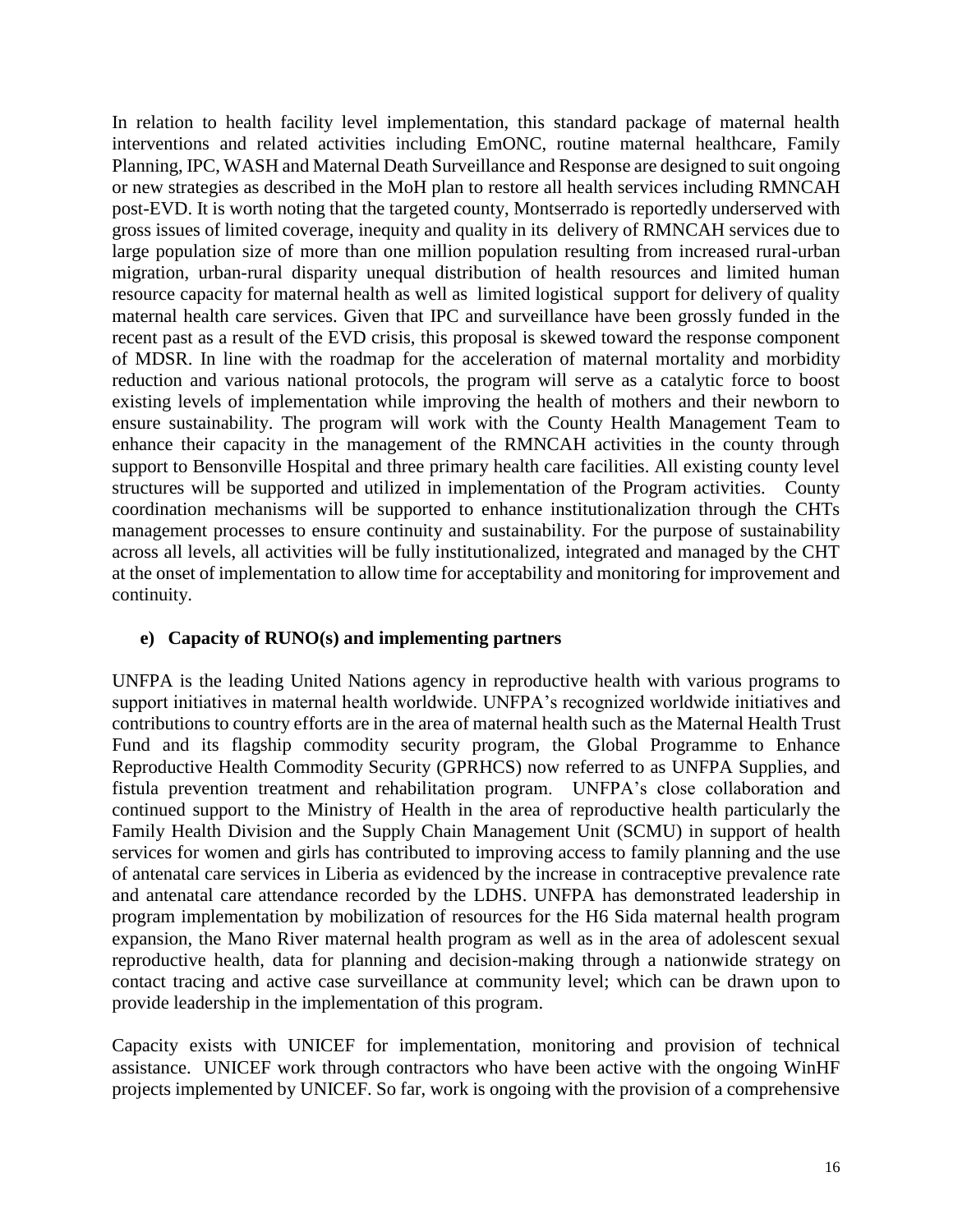package of WASH services to 13 health facilities in Grad Bassa (Government hospital in Buchannan), River Cess (St Francis Hospital, Cestos and F.J Grante Hospital in Greenville), Bong (Phoebe and C. B Dunbar), Marbigi (Haindii Health centre), Maryland (Karloken Health Centre and J.J. Dorson Hospital in Harper), Grand Kru (Rally Time Hospital), Lofa (Curran Lutheran Hospital, Zorzor, Konia Health Centre, Tellewoyan Hospital in Voinjama and Bolahun Health Centre in Bolahun) and one biomedical research institute (Liberia Biomedical Research Institute (LIBR). With UNICEFs extensive technical expertise in the area of WASH, the leading UN Agency with funds from MPTF has and will continue to demonstrate leadership in WASH across the country.

WHO's overall technical and coordination leadership in health brings an added value to the program implementation. With its leadership role in the handling of the EVD crisis and technical guidance in strengthening disease surveillance through the development of the integrated disease surveillance and response (IDSR) in collaboration with strategic partners during this EVD recovery period, the agency stands ready to ensure adherence to standards of care and overall monitoring for impact at both community and health facility levels in collaboration with MoH, UNFPA and UNICEF.

## **f) Proposal management:**

In collaboration with MoH, the three agencies will coordinate the program with UNFPA as the Lead and Administrative Agent. WHO and UNFPA will share the response component that deals with the delivery of quality EmONC services where all signal functions are available in line with national guidelines. WHO providing support to ensure that operating theatres, laboratory and blood banking facilities are in place and functional. Additionally, in line with national guidelines and SOPs, WHO will also ensure that IPC is fully implemented. An effective Emergency Referral system in collaboration with all stake holders will be in place and monitored by WHO. UNFPA will focus on community engagement to improve community participation in maternal health services delivery at community level as well as ensure that health facilities have the capacity to respond adequately to maternal and newborn health needs of women and girls. UNFPA will dedicate two staff to manage the full implementation of the project with one NOB level staff to provide oversite on a regular basis. UNICEF will implement the WASH aspect of the response and will do this in collaboration in the Infrastructure Division and the Division of Environmental and Occupational of Health Ministry of Health. This will be done by following approved guidelines and ensuring quality audits of process and ensuring operation, maintenance and management structures are put in place to ensure sustainability of systems. UNICEF will provide overall management and coordination of the project and will assign one National staff at NOB level to provide monitoring and oversight to potential contractors.

All three agencies will collate and submit reports of the program implementation as per donor requirements. UNFPA as the lead agency will assume responsibility consolidate reports from the other two agencies and submit regular reports to the MPTF. Using the H6 framework, a Program Steering Committee (PSC) will be established with overall oversight and quality assurance roles. The PSC will meet on a monthly basis to track or ascertain progress and review risks, issues and strategies as well as to make recommendations for adaptations, if required.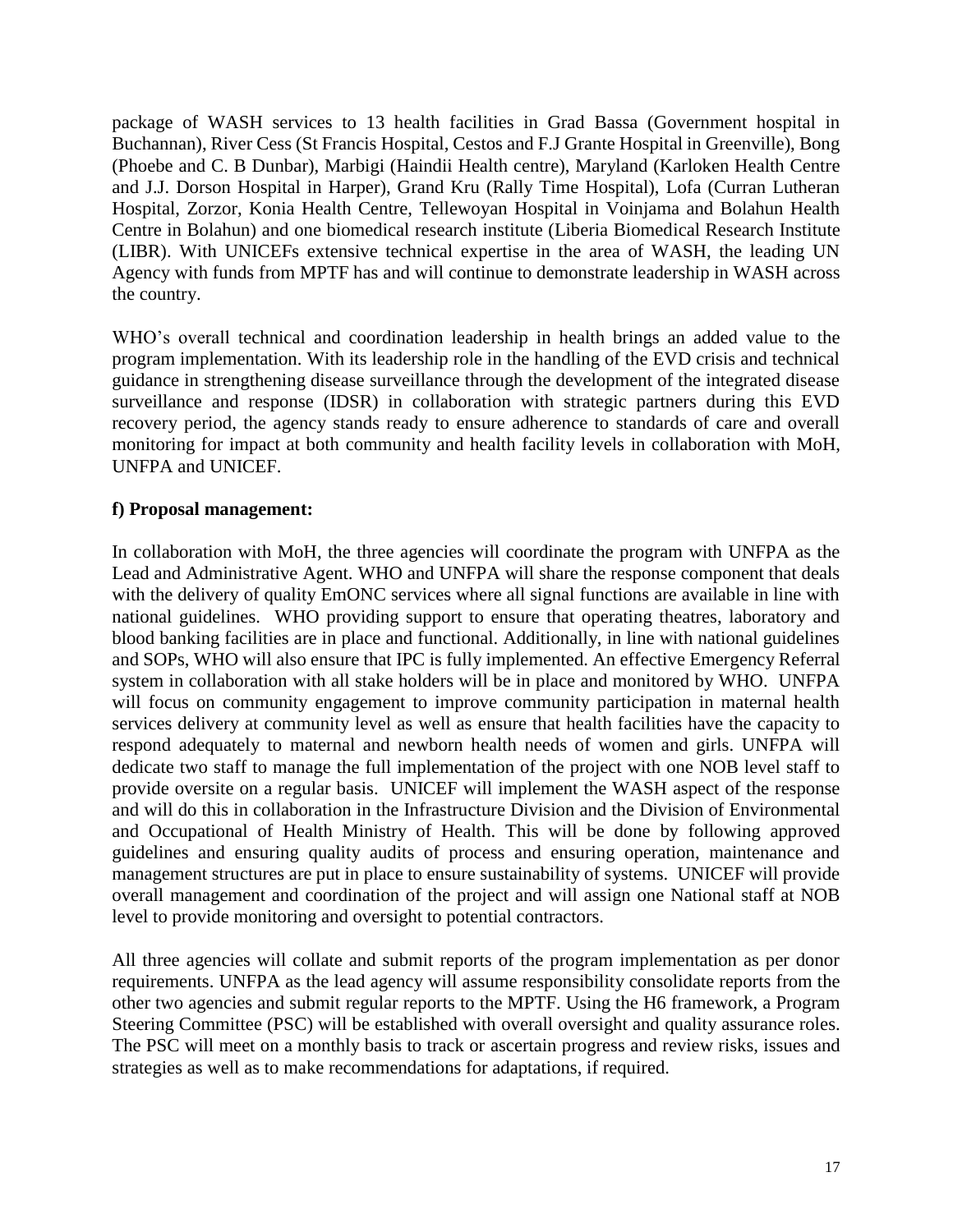#### **g) Risk management:**

| <b>Risks to the</b>                 | Likelihood of     | <b>Severity of Risk</b> | <b>Risk Management and</b>  | <b>Responsible</b>  |
|-------------------------------------|-------------------|-------------------------|-----------------------------|---------------------|
| <b>Achievement of</b>               | <b>Occurrence</b> | Impact (high,           | <b>Mitigating Strategy</b>  | Partner/Unit        |
| <b>Strategic Aims</b>               | (high, medium,    | medium, low)            |                             |                     |
|                                     | low)              |                         |                             |                     |
| Potential political tension         | Low               | Medium                  | Continuous engagement       | Government          |
| as the country prepares for         |                   |                         | Effort will be made to      | leadership/All      |
| presidential and general            |                   |                         | deploy more qualified and   | Partners            |
| elections on 2017                   |                   |                         | efficient contractors and   |                     |
|                                     |                   |                         | staff to ensure time        |                     |
|                                     |                   |                         | delivery of project outputs |                     |
| <b>Community Resistance</b>         | Medium            | High                    | Use culturally sensitive    | <b>All Partners</b> |
|                                     |                   |                         | messages. Sensitize and     |                     |
|                                     |                   |                         | engage communities in       |                     |
|                                     |                   |                         | all activities              |                     |
| <b>Insufficient</b><br>and          | Low               | High                    | Early earmarking and        | MPTF and all        |
| untimely<br>of<br>release           |                   |                         | disbursement of             | Partners            |
| funds                               |                   |                         | resources                   |                     |
| of<br>Misappropriation              | Medium            | High                    | Gradual disbursement        | All agencies and    |
| funds<br>towards<br>$\mathbf{u}$    |                   |                         | of funds pending clear      | MoH                 |
| intended purposes                   |                   |                         | report on expenditure as    |                     |
|                                     |                   |                         | per the work plan           |                     |
| <b>Disruption of activities due</b> | Medium            | Medium                  | Ensure deployment and       | <b>UNICEF WASH</b>  |
| to heavy rains                      |                   |                         | preposition of staff and    | Team                |
|                                     |                   |                         | materials to project sites  |                     |
|                                     |                   |                         | before the heavy rains      |                     |

#### **Table 1 – Risk management matrix**

#### **h) Value for Money**

This project is considered catalytic in nature. Its main aim is to compliment the efforts of the MoH to accelerate the reduction of maternal morbidity and mortality in two currently deprived districts. Given that some level of infrastructure, human resource, basic equipment and logistics are in place, funds from this project are expected to respond to some of the critical gaps in the delivery of health care for women and girls. Therefore the project will address existing gaps in the delivery of quality maternal newborn services in these strategically positioned health facilities in rural Montserrado County. Although the total catchment population of the targeted facilities has been estimated at 68,517, these facilities once well equipped with funds from MPTF are expected to reach more than the estimated population. As most of the rural communities in this part of Montserrado County rely on these health facilities for health care, the project anticipates a wider coverage of beneficiaries. With the limited available funds, and the current gaps, the project will also rely on other resources to deliver comprehensive maternal newborn care service to the population. An average \$22.00 per beneficiary (using the estimated population) is the approximate cost of the complementary investment that this project will provide during the project period.

## **i) Monitoring & Evaluation:**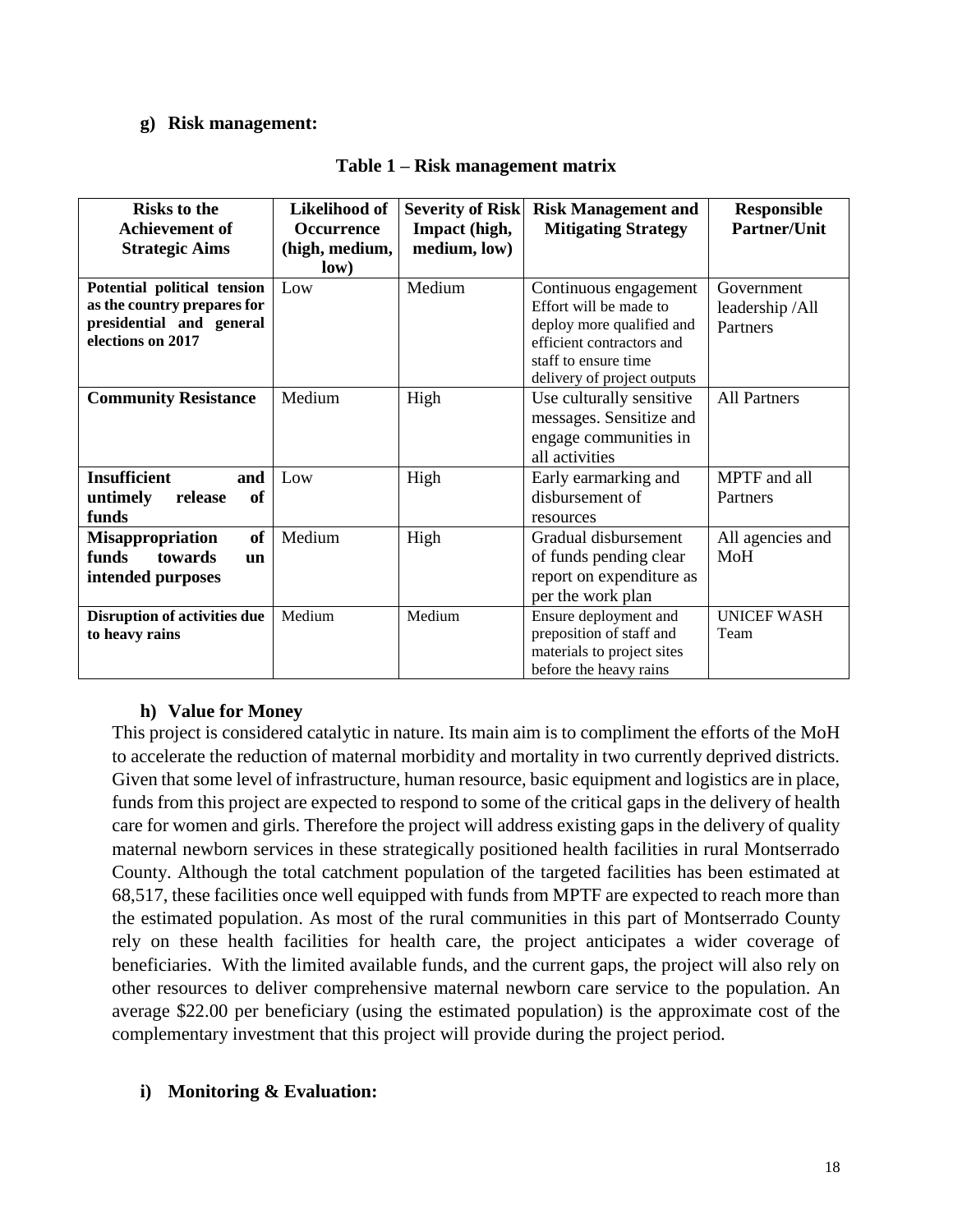The overall monitoring and reporting of the program implementation will be the responsibility of UNFPA in collaboration with UNICEF and WHO. Established district health teams will participate in both monitoring of activities at the level of the district, communities and facilities. The implementation of Joint monitoring activities will be led by WHO in collaboration with UNICEF, UNFPA and the County Health Team. While each agency will be responsible for specific monitoring and supervision relative to defined intervention areas, WHO will support the overall field level coordination and monitoring of activities in collaboration with UNFPA, UNICEF and the MoH. At the level of the districts, monitoring and supervision will be implemented at community and health facility levels. All agencies will work with the existing M&E Framework of the MOH base on the response component they implement. Regular supervision and monitoring visits will be made to the project areas and health facilities by individual agencies as well as in a joint manner. Existing tools will be reviewed to align with the specifics of the project deliverables. There will be joint missions and data verification missions to strengthen reconciliation of health data at the facilities. WHO will have oversight responsibility for the collection, analysis, reporting and use of data in collaboration with the MoH HMIS Unit and the County M&E system.

UNFPA will ensure that all reporting requirements are fulfilled according to schedule and will compile reports from UNICEF and WHO for submission to the donor on a defined period basis as recommended by MPTF.

At the beginning of the program implementation, a joint baseline assessment and/or a desk review will be implemented to complete the logical framework. Data from the baseline assessment will be used to inform programming. Through the implementation of joint quarterly review meetings to determine progress and existing gaps, partners and the MoH will be informed to take action for improved delivery of services. WHO will lead and support the final evaluation of the program in collaboration with all partners. The final donor report will be compiled and submitted by UNFPA.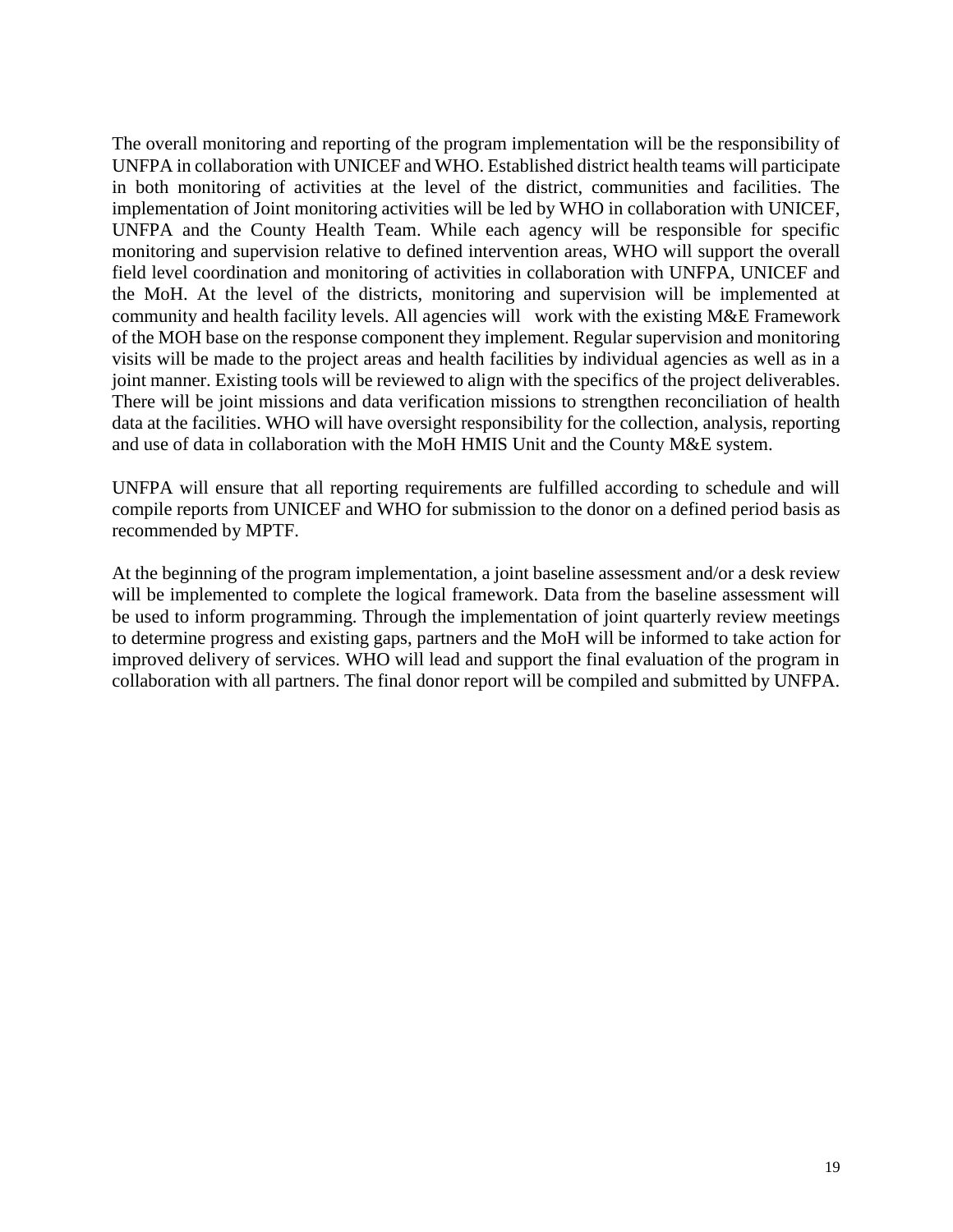## **PROPOSAL RESULT MATRIX**

|                                                                                                                                                                                     | Proposal Title: Responding to maternal and newborn health needs through the delivery of a standard package of maternal newborn interventions in three health<br>facilities Todee and Careysburg Districts, Montserrado County |                                                                                                                                                   |                                                            |               |                                                         |                                   |
|-------------------------------------------------------------------------------------------------------------------------------------------------------------------------------------|-------------------------------------------------------------------------------------------------------------------------------------------------------------------------------------------------------------------------------|---------------------------------------------------------------------------------------------------------------------------------------------------|------------------------------------------------------------|---------------|---------------------------------------------------------|-----------------------------------|
|                                                                                                                                                                                     | Strategic Objective to which the Proposal is contributing <sup>6</sup>                                                                                                                                                        | SO 3 Ensure Essential Services MCA6: Access to basic services                                                                                     |                                                            |               |                                                         |                                   |
| <b>Effect Indicators</b>                                                                                                                                                            |                                                                                                                                                                                                                               | <b>Geographical Area</b>                                                                                                                          | Baseline <sup>7</sup><br>In the exact area<br>of operation | <b>Target</b> | <b>Means</b> of<br>verification                         | <b>Responsable</b><br>Org.        |
| Proportion of deliveries assisted by skilled birth attendants<br>in target health facilities                                                                                        |                                                                                                                                                                                                                               | Koon Town Health Clinic,<br>Nyehn Health Center in Todee<br>district and                                                                          | <b>TBD</b>                                                 | 80%           | Health<br>facility<br>and<br>reports<br>records         | <b>UNFPA</b><br>and<br><b>WHO</b> |
| Proportion of obstetric and newborn complications treated<br>in the targeted health facilities                                                                                      |                                                                                                                                                                                                                               | Bensonville Hospital in<br>Careysburg District,<br>Montserrado County                                                                             | <b>TBD</b>                                                 | 85%           | Health facility<br>reports and<br>records               | <b>UNFPA</b> and<br><b>WHO</b>    |
|                                                                                                                                                                                     | Capacity of County and district health teams to undertake<br>maternal and newborn death audit and review improved                                                                                                             |                                                                                                                                                   | <b>TBD</b>                                                 | 80%           | Health facility<br>reports and<br>records               | <b>UNFPA</b> and<br><b>WHO</b>    |
| education                                                                                                                                                                           | Public health and environmental sanitation improved<br>through expanded access to safe drinking water, basic<br>sanitation, solid waste management services and hygiene                                                       |                                                                                                                                                   | $\overline{0}$                                             | 3             | Health facility<br>reports, records<br>and field visits | <b>UNICEF</b>                     |
| <b>Outputs</b>                                                                                                                                                                      | <b>Output Indicators</b>                                                                                                                                                                                                      | <b>Geographical Area</b>                                                                                                                          | <b>Baseline</b> <sup>8</sup>                               | <b>Target</b> | <b>Means of</b><br>verification                         | <b>Responsable</b><br>Org.        |
| <b>Output 1:</b> Access to and<br>of<br><b>EmONC</b><br>utilization<br>services, routine RMNCAH<br>and referral services for<br>women and girls 15-49 years<br>of age is increased. | 1. Proportion of safe health<br>facility deliveries                                                                                                                                                                           | Koon Town Health Clinic,<br>Nyehn Health Center in Todee<br>district and<br>Bensonville Hospital in<br>Careysburg District,<br>Montserrado County | <b>TBD</b>                                                 | 80%           | Health facility<br>reports and<br>records review        | <b>UNFPA</b> and<br><b>WHO</b>    |

<sup>&</sup>lt;sup>6</sup> Proposal can only contribute to one Strategic Objective

 $\overline{\phantom{a}}$ 

 $^7$  Based on a joint desk review, baselines will be collected where possible. Joint assessments will be conducted to collect additional information where necessary.

<sup>&</sup>lt;sup>8</sup> Based on a joint desk review, baselines will be collected where possible. Joint assessments will be conducted to collect additional information where necessary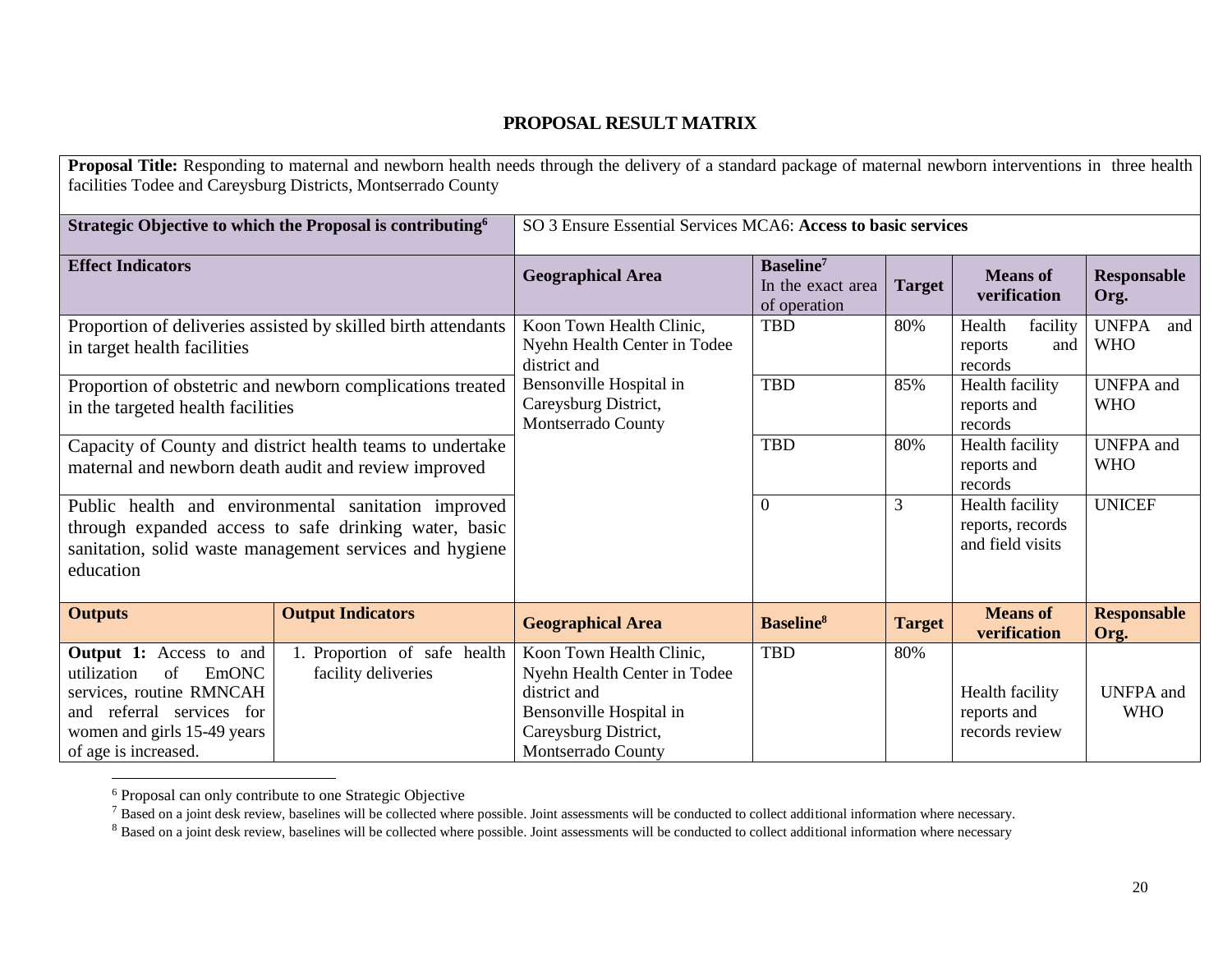|                                                                                                                                                                            | 2. Proportion<br>of<br>women<br>attending ANC 4 visits                                                                                                                                                                                                                                | 70%                                                                                   | Field visits                                                            |
|----------------------------------------------------------------------------------------------------------------------------------------------------------------------------|---------------------------------------------------------------------------------------------------------------------------------------------------------------------------------------------------------------------------------------------------------------------------------------|---------------------------------------------------------------------------------------|-------------------------------------------------------------------------|
|                                                                                                                                                                            | 3. Proportion<br>of obstetric<br>Bensonville Hospital in<br>Careysburg District,<br>complications managed at<br><b>EmONC</b><br>Montserrado County                                                                                                                                    | <b>TBD</b><br>85%                                                                     |                                                                         |
| <b>Output 2: Maternal and</b><br>newborn death surveillance<br>and Response are functional<br>as evidenced by timely<br>reporting, death reviews and<br>effective response | Koon Town Health Clinic,<br>1. Proportion of maternal<br>death audits/reviews carried<br>district and Bensonville<br>out routinely by targeted<br>health facilities<br>Montserrado County                                                                                             | Nyehn Health Center in Todee<br><b>TBD</b><br>60%<br>Hospital in Careysburg District, | Health facility<br><b>WHO</b><br>reports and<br>records                 |
|                                                                                                                                                                            | Koon Town Health Clinic,<br>2. Proportion of neonatal<br>death audits/reviews carried<br>district and Bensonville<br>out routinely by targeted<br>health facilities<br>Montserrado County                                                                                             | <b>TBD</b><br>Nyehn Health Center in Todee<br>Hospital in Careysburg District,<br>60% | Field visits                                                            |
| <b>Output 3: Health facilities</b><br>implement<br>Infection<br>Prevention<br>Control<br>and<br>(IPC) in line with national<br>protocols and SOPs                          | Koon Town Health Clinic,<br>Number of targeted health<br>1.<br>facilities with functional<br>district and<br>committees<br>Bensonville Hospital in<br>Careysburg District,<br>Number of health facilities<br>2.<br>with complete IPC SOPs<br>Montserrado County<br>and utilizing them | $\overline{0}$<br>3<br>Nyehn Health Center in Todee<br>3<br>$\boldsymbol{0}$          | Health facility<br>reports and<br>records<br><b>WHO</b><br>Field visits |
| <b>Output 4:</b> Improved public<br>health and environmental<br>sanitation through expanded<br>access to safe drinking<br>water, basic sanitation, solid                   | Koon Town Health Clinic,<br>Number (3) of health<br>facilities with WASH<br>district and<br>facilities meeting national<br>standard<br>Bensonville Hospital in<br>Careysburg District,                                                                                                | $\overline{0}$<br>$\overline{3}$<br>Nyehn Health Center in Todee                      | Health facility<br>reports and<br>records<br><b>UNICEF</b>              |
| waste management services<br>and hygiene education.                                                                                                                        | Number of health facilities<br>Montserrado County<br>2.<br><b>WASH</b><br>with<br>O&M<br>structures                                                                                                                                                                                   | $\boldsymbol{0}$<br>3                                                                 | Field visits                                                            |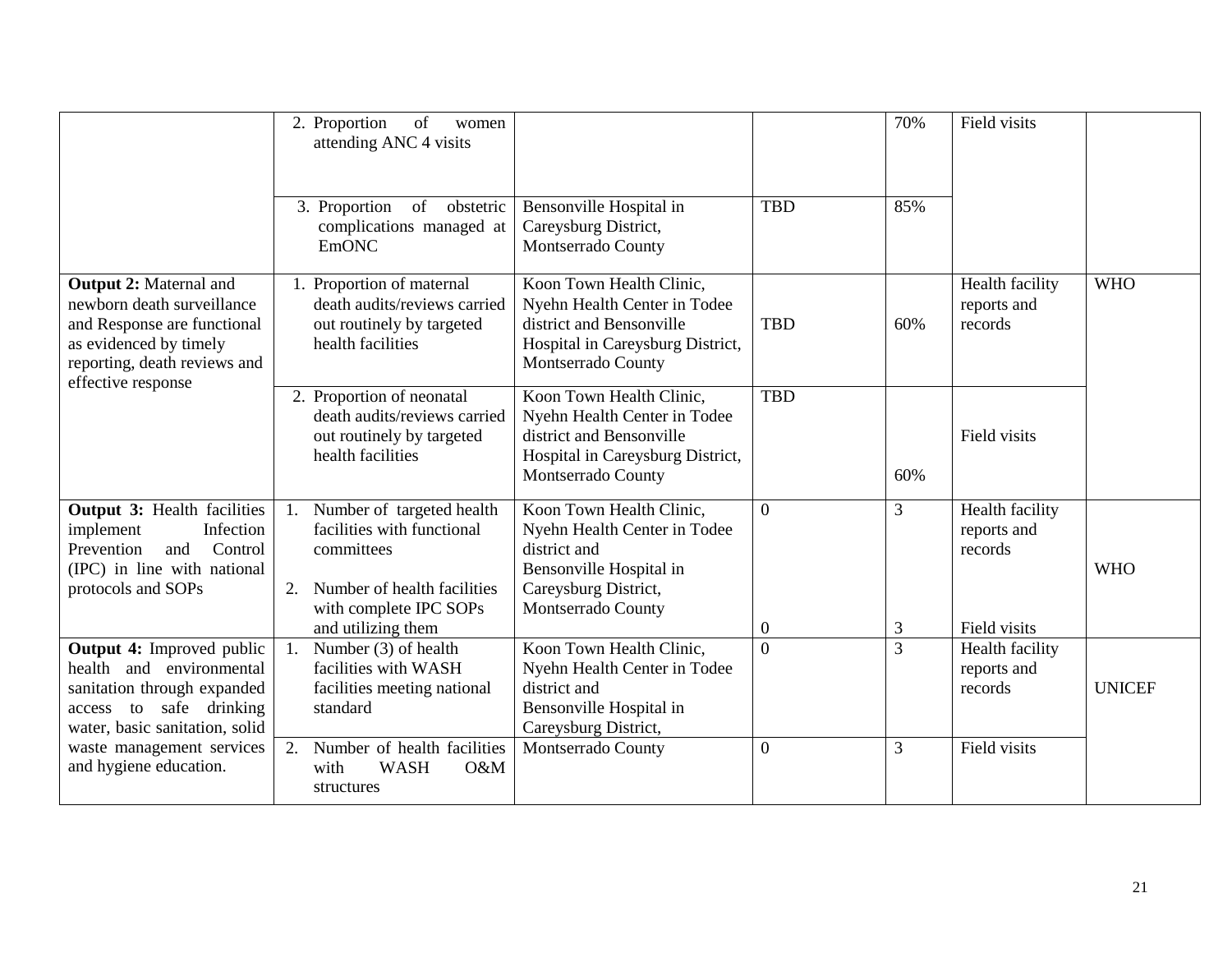| <b>Output</b> 5: Community<br>based maternal and newborn<br>health care interventions are<br>implemented through strong<br>community engagement that<br>supports<br>timely<br>identification, reporting and | 1. Number of facilities whose<br>CHDCs held at least three<br>meetings within the last<br>quarter                                                                   | Koon Town Health Clinic,<br>Nyehn Health Center in Todee<br>district and<br>Bensonville Hospital in<br>Careysburg District,<br>Montserrado County | <b>TBD</b> | 3   | Health facility<br>reports and<br>records<br>Field visits | <b>UNFPA</b> |
|-------------------------------------------------------------------------------------------------------------------------------------------------------------------------------------------------------------|---------------------------------------------------------------------------------------------------------------------------------------------------------------------|---------------------------------------------------------------------------------------------------------------------------------------------------|------------|-----|-----------------------------------------------------------|--------------|
| referral of maternal newborn<br>complications at community<br>level                                                                                                                                         | 2. Number of communities<br>with Community Health<br><b>Development Committee</b><br>(CHDC) participating in<br>maternal death reporting and<br>response activities |                                                                                                                                                   | <b>TBD</b> | 3   |                                                           |              |
|                                                                                                                                                                                                             | 3. Proportion of maternal and<br>newborn referrals conducted<br>by community health<br>workers                                                                      | Koon Town Health Clinic,<br>Nyehn Health Center in Todee<br>district and                                                                          | <b>TBD</b> | 20% |                                                           |              |
|                                                                                                                                                                                                             | 4. Proportion of CHVs/TTMs<br>actively providing<br>homebased maternal and<br>newborn services                                                                      | Bensonville Hospital in<br>Careysburg District,<br>Montserrado County                                                                             | <b>TBD</b> | 60% |                                                           |              |
|                                                                                                                                                                                                             | 5. Proportion of FP clients that<br>receive FP commodities<br>through community based<br>distributors                                                               | Koon Town Health Clinic,<br>Nyehn Health Center in Todee<br>district and                                                                          | <b>TBD</b> | 25% |                                                           |              |
|                                                                                                                                                                                                             | 6. Percentage increase in CYP<br>in family planning in Todee<br>and Careysburg districts                                                                            | Bensonville Hospital in<br>Careysburg District,<br>Montserrado County                                                                             | <b>TBD</b> | 15% |                                                           |              |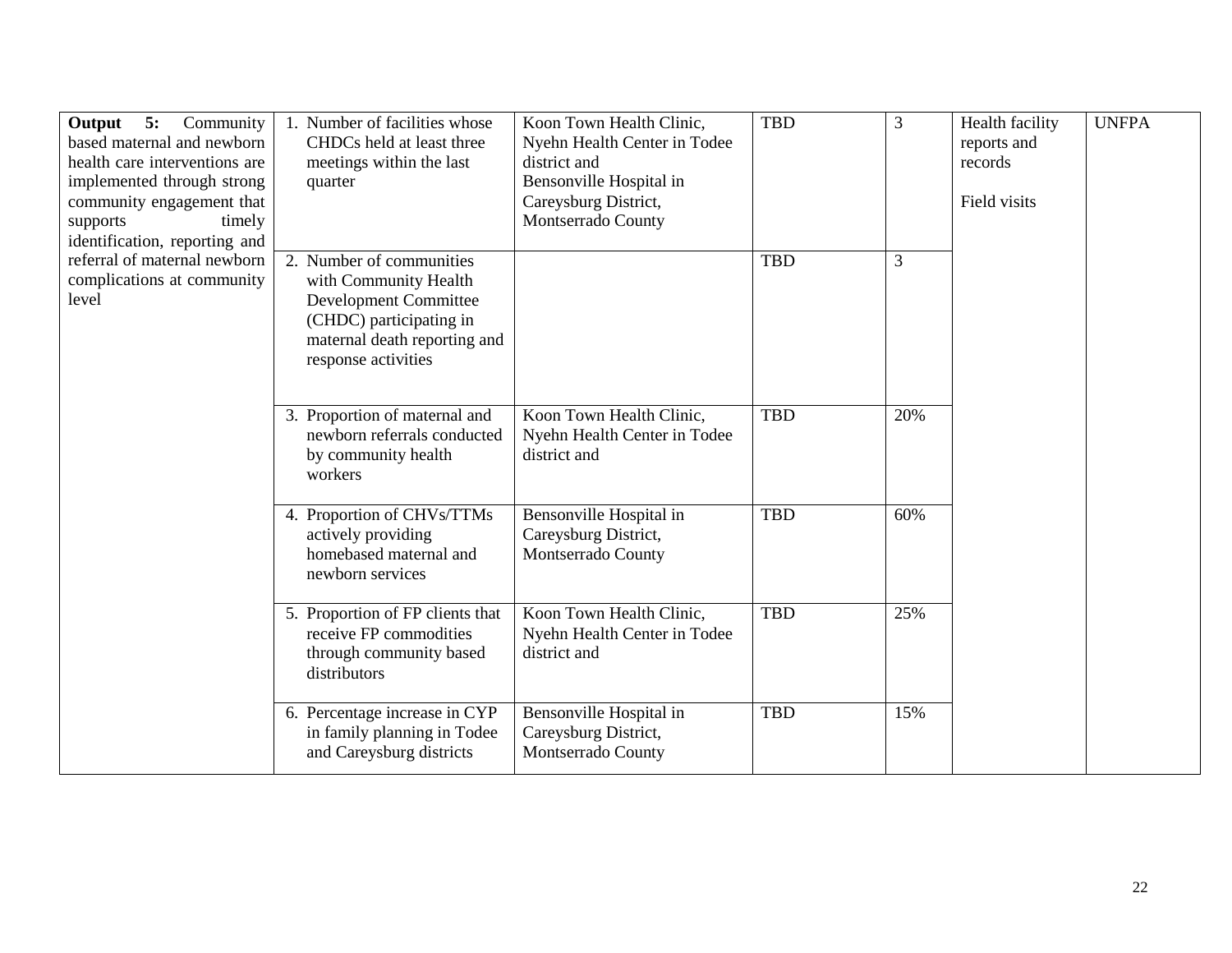# **Project budget by UN categories**

| <b>CATEGORIES</b>                                                                 | <b>UNICEF</b>    | <b>WHO</b>     | <b>UNFPA</b>   | <b>Total</b> |
|-----------------------------------------------------------------------------------|------------------|----------------|----------------|--------------|
| 1. Staff and other personnel                                                      | 20,000.00        | $\theta$       | 30,000.00      | 50,000.00    |
| 2. Supplies, Commodities,<br>Materials (include details)                          | $\boldsymbol{0}$ | 100,000.00     | 100,000.00     | 200,000.00   |
| 3. Equipment, Vehicles, and<br>Furniture, incl. depreciation<br>(include details) | 20,000.00        | 150,000.00     | 150,000.00     | 320,000.00   |
| 4. Contractual services<br>(include details)                                      | 406,000.00       | $\overline{0}$ | 45,000.00      | 451,000.00   |
| 5. Travel (include details)                                                       | 15,000.00        | 25,000.00      | 10,000.00      | 50,000.00    |
| 6. Transfers and Grants to<br>Counterparts (include details)                      | 5,000.00         | $\Omega$       | $\overline{0}$ | 5,000.00     |
| 7. General Operating and other<br>Direct Costs (include details)                  | $\overline{0}$   | 175,000.00     | 150,850.00     | 325,850.00   |
| <b>Sub-Total Project Costs</b>                                                    | 466,000.00       | 450,000.00     | 485,850.00     | 1,401,850.00 |
| 8. Indirect Support Costs*                                                        | 32,620.00        | 31,500         | 34,009.50      | 98,129.50    |
| <b>TOTAL</b>                                                                      | 498,620.00       | 481,500.00     | 519,859.50     | 1,499,979.50 |